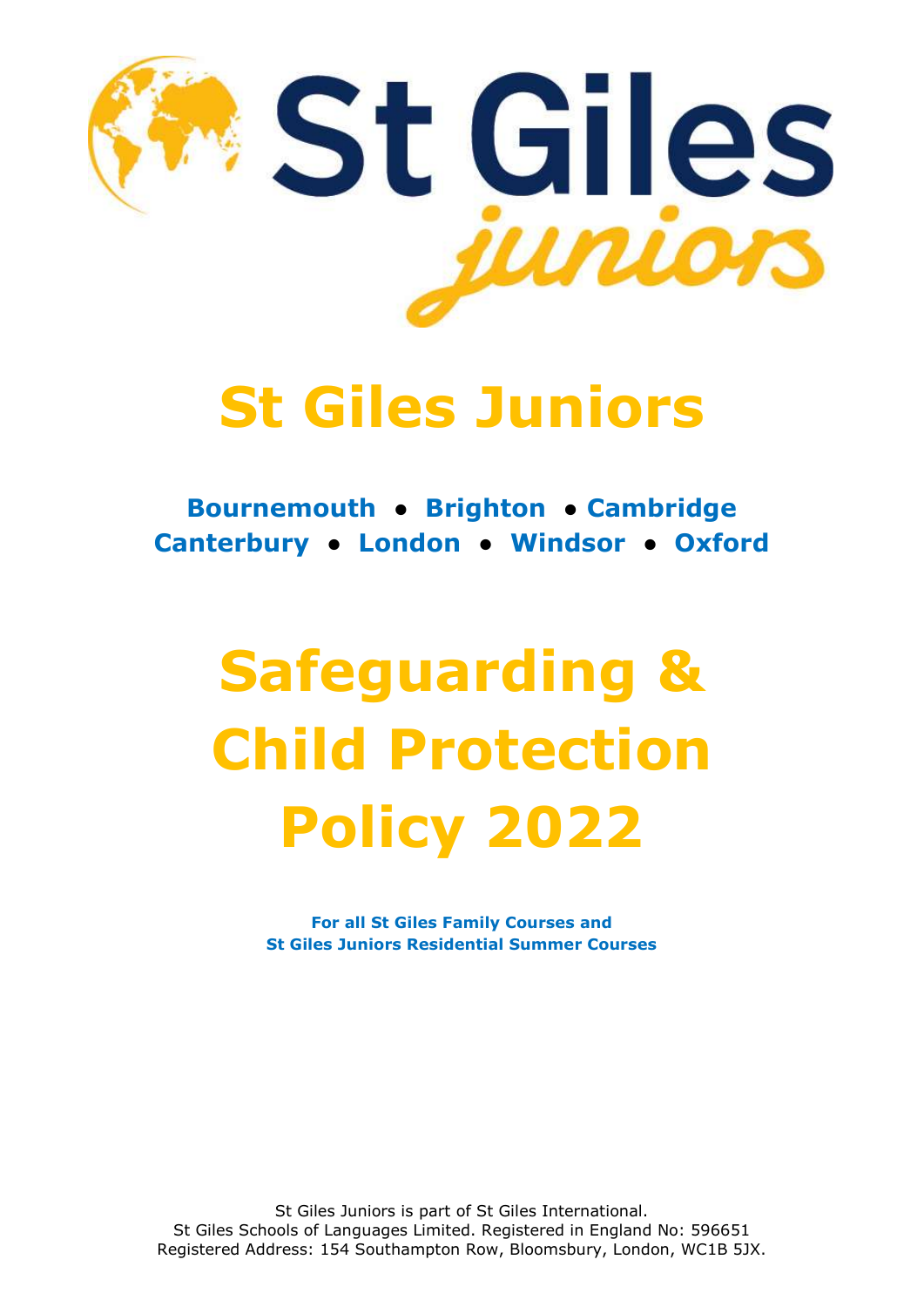

# **Contents**

| 1.0        | <b>Introduction &amp; Policy Statement</b>            |                | 3  |
|------------|-------------------------------------------------------|----------------|----|
| 1.1        | Context within St Giles Juniors                       | 3              |    |
| 1.2        | We Endeavour to Safeguard Children in our Care        | 4              |    |
| 1.3        | Terminology                                           | 4              |    |
| 2.0        | Safer Working Practice for Staff                      |                | 6  |
| 2.1        | Rights of Under 18s                                   | 6              |    |
| 2.2        | Staff Code of Conduct                                 | 6              |    |
| 2.3        | Individual Privacy                                    | 7              |    |
| 2.4        | Dress Code                                            | $\overline{7}$ |    |
| 2.5        | Adults not Employed by St Giles                       | 8              |    |
| 2.6        | Whistle Blowing Procedure: Our Commitment to Openness | 9              |    |
| 2.7        | How to Raise a Concern                                | 10             |    |
| 3.0        | Welfare of Under 18s                                  |                | 10 |
| 3.1        | Use of Risk Assessments                               | 10             |    |
| 3.2        | Supervision of Under 18s                              | 11             |    |
| 3.4        | <b>Fire Safety</b>                                    | 12             |    |
| 3.5        | First Aid & Medical Care                              | 12             |    |
| 3.6        | Helping Under 18s to Stay Safe Online                 | 13             |    |
| 3.7<br>3.8 | <b>Airport Transfers</b>                              | 13<br>14       |    |
| 3.9        | Accommodation & Rooming                               | 14             |    |
| 3.10       | Road Safety<br>Transport                              | 15             |    |
| 3.11       | <b>Accidents &amp; Near Misses</b>                    | 15             |    |
|            | 3.12 Emergency Action Plan                            | 15             |    |
| 3.13       | Social Programme                                      | 16             |    |
|            | 3.14 Who to Contact                                   | 16             |    |
|            | 3.15 Student Code of Conduct                          | 16             |    |
| 3.16       | <b>Attendance Policy</b>                              | 17             |    |
| 4.0        | <b>Child Protection</b>                               |                | 17 |
| 4.1        | Child Abuse                                           | 17             |    |
| 4.2        | Guidelines for all St Giles Juniors Employees         | 18             |    |
| 4.3        | Electronic Contact with Students Under 18             | 18             |    |
| 4.4        | Sharing Information Regarding Child Protection        | 19             |    |
| 4.5        | Reporting Responsibilities for Staff                  | 19             |    |
| 4.6        | What to Do If Abuse is Suspected or Disclosed         | 21             |    |
| 4.7        | Record Keeping                                        | 21             |    |
| 5.0        | Safer Recruitment                                     |                | フフ |
| 5.1        | Recruitment Procedure Aims                            | 22             |    |
| 5.2        | Recruitment Process & Materials                       | 22             |    |
| 5.3        | <b>Interviews</b>                                     | 23             |    |
| 5.4        | Offers of Employment                                  | 23             |    |
| 5.5        | Recruitment of Ex-Offenders                           | 24             |    |
| 6.0        | Training                                              |                | 25 |
|            | Appendix A: Safeguarding Incident Referral Form       |                | 26 |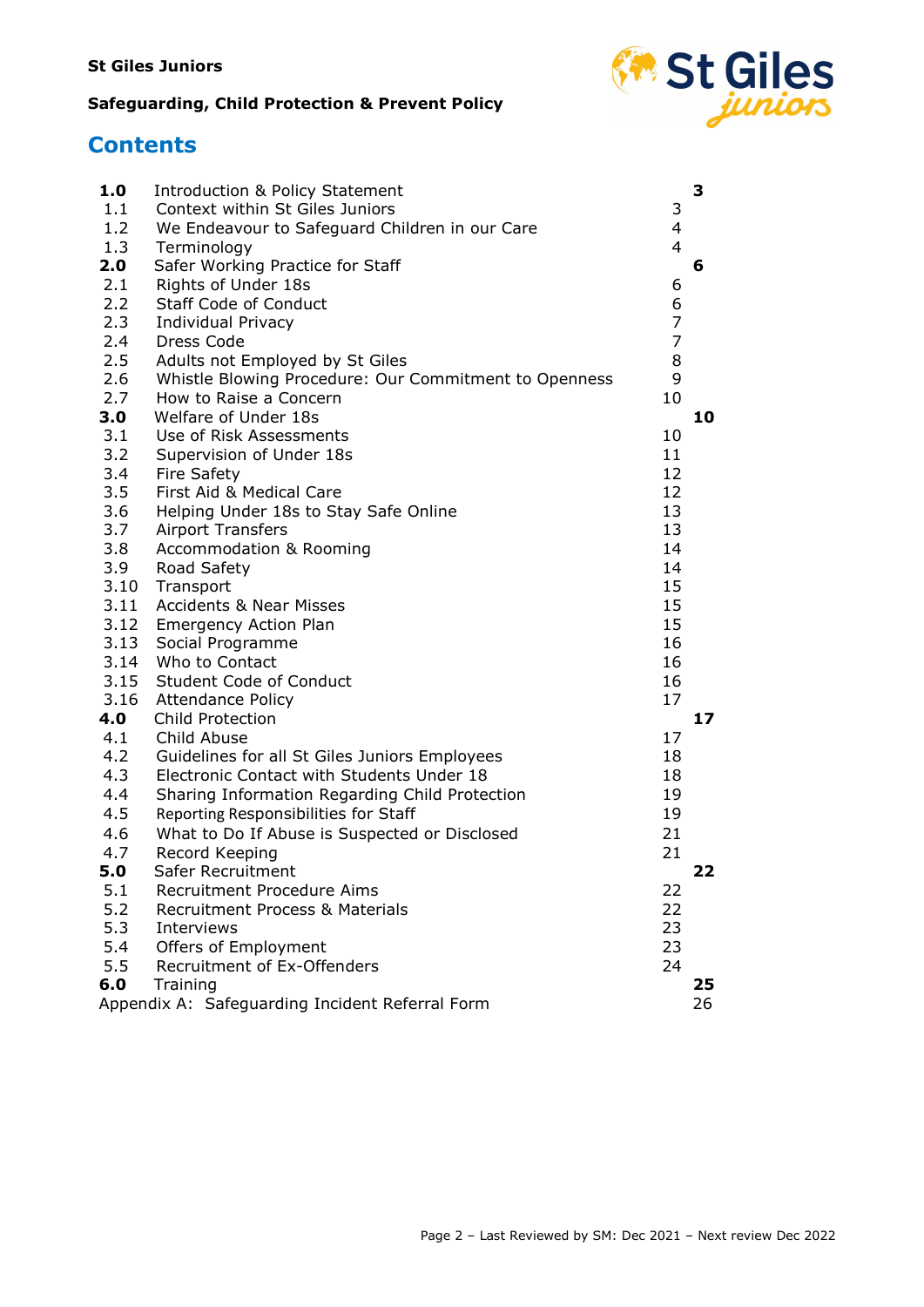

# 1.0 Introduction & Policy Statement

#### 1.1 Context within St Giles Juniors

St Giles Juniors offers young learners aged 5-19 from all over the world an educational and fun programme in a secure environment whilst in the UK. We operate 6 residential centres located in Brighton, Canterbury, London, Windsor, Bournemouth and Oxford. We also operate the junior component of the St Giles Family Courses in Brighton, Cambridge and London, the adult provision is provided by St Giles International's year-round adult centres.

Caring for children and young adults means we need to think of everything. We offer a complete package programme for our residential students. This includes: safe activities and excursions, close supervision, staff on call 24-hours a day in our suitable accommodation and travel and medical insurance.

St Giles International is committed to a practice which protects children from harm and helps them to be the best young person they can be. This Safeguarding Policy is sent out to all Juniors staff working in the UK before they commence employment and this is intended to be used as a reference throughout the Summer course for staff and managers and any other stakeholders. A printed copy will be present in all staff rooms and/or offices, as appropriate. This policy will be reviewed by the Director of Juniors in January each year and will be reviewed in light of the previous Summer in addition to changes that may need to be made for the next summer. Part of the review will be to take into consideration staff, student and other stakeholder's feedback.

Stef McLoughlin, the Director of UK Juniors, is the Strategic Lead and Designated Safeguarding Lead across all locations and centres. Our Operations Manager for the UK is the senior Designated Safeguarding Officer across all locations and Centres. Each Centre Manager acts as a local Designated Safeguarding Officer in each location.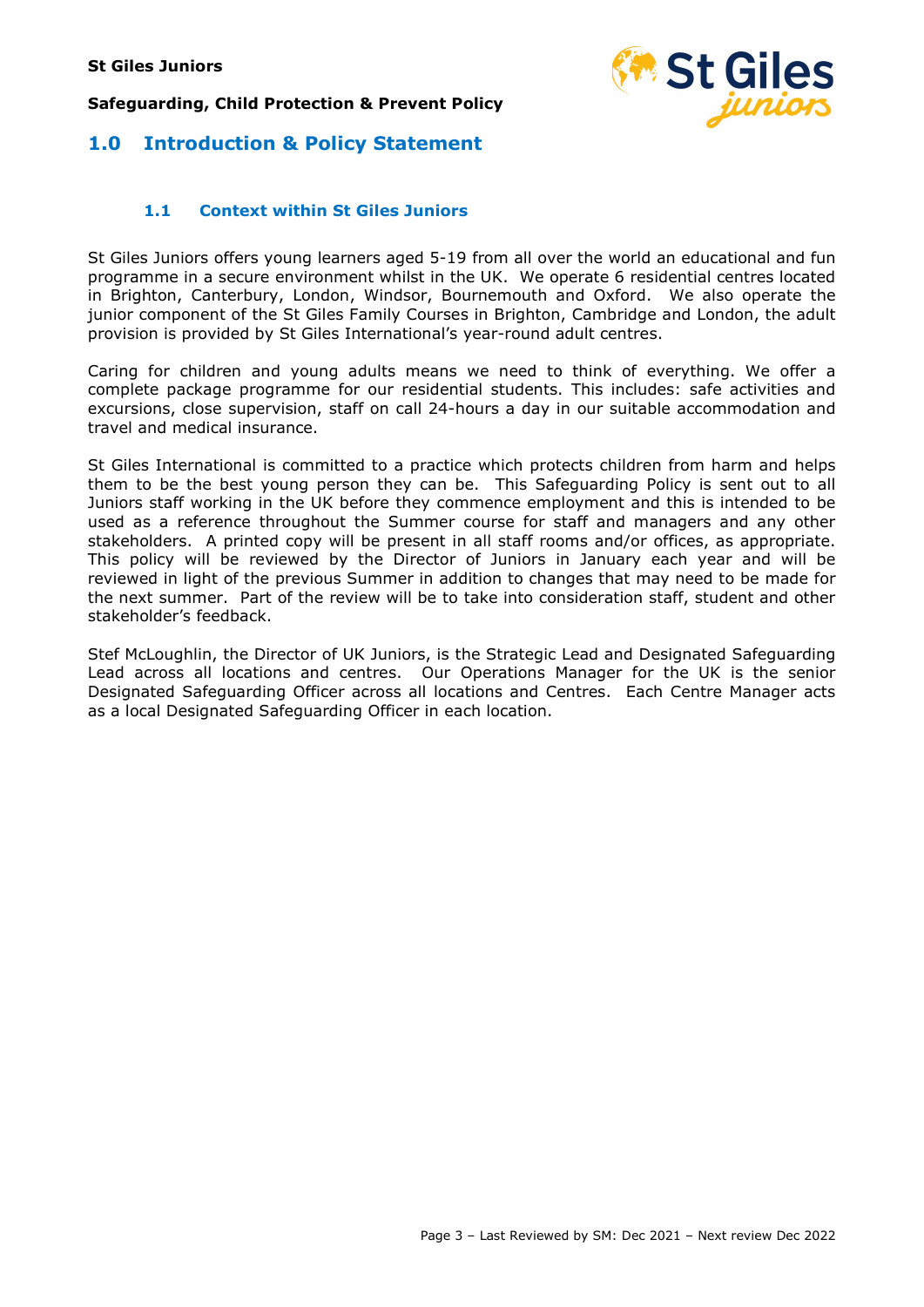

#### 1.2 We Endeavour to Safeguard Children in our Care

St Giles Juniors believes that all children have potential and that every child matters, anywhere in the world. St Giles Juniors affirms the position that all children have the right to be protected from all forms of abuse as set out in article 19, UNCRC, 1989. This applies equally to all under 18s irrespective of their race, gender, physical appearance, disability, nationality, sexual orientation, age and religion.

St Giles Juniors' Safeguarding standards incorporate the following three elements:

- Developing and implementing procedures for an appropriate and measured response to welfare and safeguarding concerns
- Developing and implementing procedures for safer recruitment
- Raising awareness of safeguarding issues and best practice amongst our staff, managers and students

St Giles Juniors has a legal duty of care to all of our students, especially those who are under 18 years of age. In England the law states that people who work with children have to keep them safe. This safeguarding legislation is set out in The Children Act (1989) and (2004). It also features in the United Nations Convention on the Rights of the Child (to which the UK is a signatory) which sets out the rights of children to be free from abuse. The Government also provides guidance in their document Working Together to Safeguard Children 2013.

St Giles Juniors will be guided in its safeguarding procedures by:

- Best practice and our commitment to excellence in the care of under 18s
- Legal responsibilities under UK law in the care of under 18s
- Requirements of the Accreditation UK scheme

Safe and successful provision for students under 18 is most often found where there is a strong ethos of care and managers have established sound safeguarding practices in line with clear procedures which are based on the above legal requirements and government guidelines.

Safeguarding is every member of staff's responsibility and ensuring the safety and well-being of students is a daily event. Safeguarding should be considered regularly in relation to issues such as: happiness, health, hygiene and safety. Child protection is a very specific area of Safeguarding and will be handled by a small number of people when such a situation arises. Child protection situations are less common.

All adults working with children with St Giles Juniors are interviewed and vetted to ensure they are committed to the safety and well-being of the children they come into contact with. All staff sign to say they agree and will uphold all aspects of this policy and continue to its development.

One of our core values at St Giles Juniors is that we welcome students from all backgrounds and will not permit discrimination by students or staff on the grounds of religion, gender, sexual orientation, or ethnicity. In addition, even greater sensitivity will be shown to students who are arriving in the UK from territories currently in the midst of internal or international conflict.

#### 1.3 Terminology

Child Protection: means protecting children from harm and abuse. St Giles Juniors recognises the definition of abuse used by the World Health Organisation:

Page 4 – Last Reviewed by SM: Dec 2021 – Next review Dec 2022 "Child abuse' or 'maltreatment' constitutes all forms of physical and/or emotional illtreatment, sexual abuse, neglect or negligent treatment or commercial or other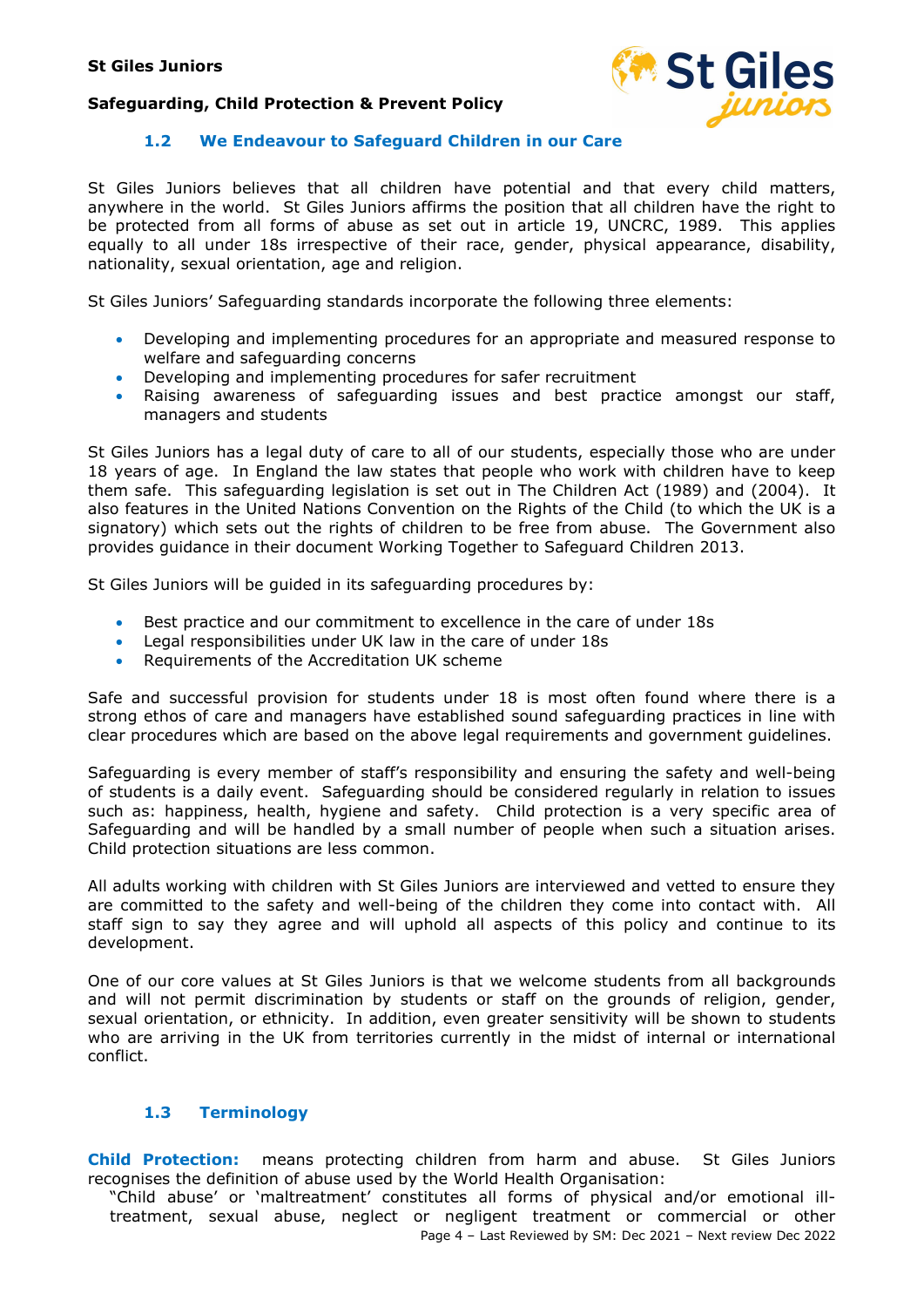



exploitation, resulting in actual or potential harm to the child's health, survival, development or dignity in the context of a relationship of responsibility, trust or power."

**Duty of Care:** connected to safeguarding, is a legal responsibility that adults who work with children as professionals or volunteers have a duty to look after them properly; and be aware that children depend on adults for their safety and well-being.

**Regulated Activity:** the term most commonly used to describe roles where suitability and criminal record checks are required by law, which includes all roles involving responsibility for or substantial access to under 18s. Regulated activities most applicable to ELT providers are teaching; leisure programme supervision; general care or supervision (e.g. by a group leader, home-stay host or residential staff). All roles with St Giles Juniors are classified as regulated activity as they give the individual the opportunity to have unsupervised contact with children.

**Safeguarding:** means caring for children appropriately and ensuring they grow into happy and healthy young adults as well as preventing anything which is not in their best interests; it includes health and safety, child protection and pastoral care.

Safeguarding Designated Person: a named senior manager who has overall oversight of any child protection issues and will be involved with any major decisions. This person is the Juniors' Director of Studies, Stefania McLoughlin.

Safequarding Officer: a named person who looks after day to day matters, training and recording systems. This person is usually the Centre Manager, Director of Studies and the Activity Manager.

**Safer Recruitment:** recruitment procedures and practices which aim to prevent the appointment of people who may pose a risk to children; this is an essential part of safeguarding. The robust screening of applicants is proven to act as a deterrent for offenders seeking employment with access to children in order to harm them.

**Suitability Checks:** checks made to identify any known reasons a person would be considered unsuitable to work with under 18s, such as a criminal record check.

In England the primary criminal record disclosure service is the DBS (Disclosure and Barring Service), which conducts searches through police records (the Police National Computer and other data sources) and maintains the barred lists for individuals assessed as unsuitable to work with children and/or vulnerable adults. There are four types of checks in the UK:

- Basic checks for unspent convictions only (available through Disclosure Scotland).
- Standard checks for spent and unspent convictions, cautions, reprimands and final warnings, and will take about 2 weeks.
- Enhanced includes the same as the standard check plus any additional information held by local police that is reasonably considered relevant to the workforce being applied for (adult, child or 'other' workforce). ('Other' workforce means those who don't work with children or adults specifically, but potentially both, e.g. taxi drivers. In this case, the police will only release information that's relevant to the post being applied for.)
- Enhanced with list checks this is like the enhanced check, but includes a check of the DBS barred lists.

Additionally, we use the term 'police certificate of good conduct' as a general term covering the documentation available as a result of criminal records checked outside the UK.

Under 18s: this policy refers to 'under 18s' rather than 'juniors' or 'children' to make it clear that these requirements apply to all students (and other young people we may come into contact with) who have not yet reached their 18th birthday, irrespective of the age of majority in their home country.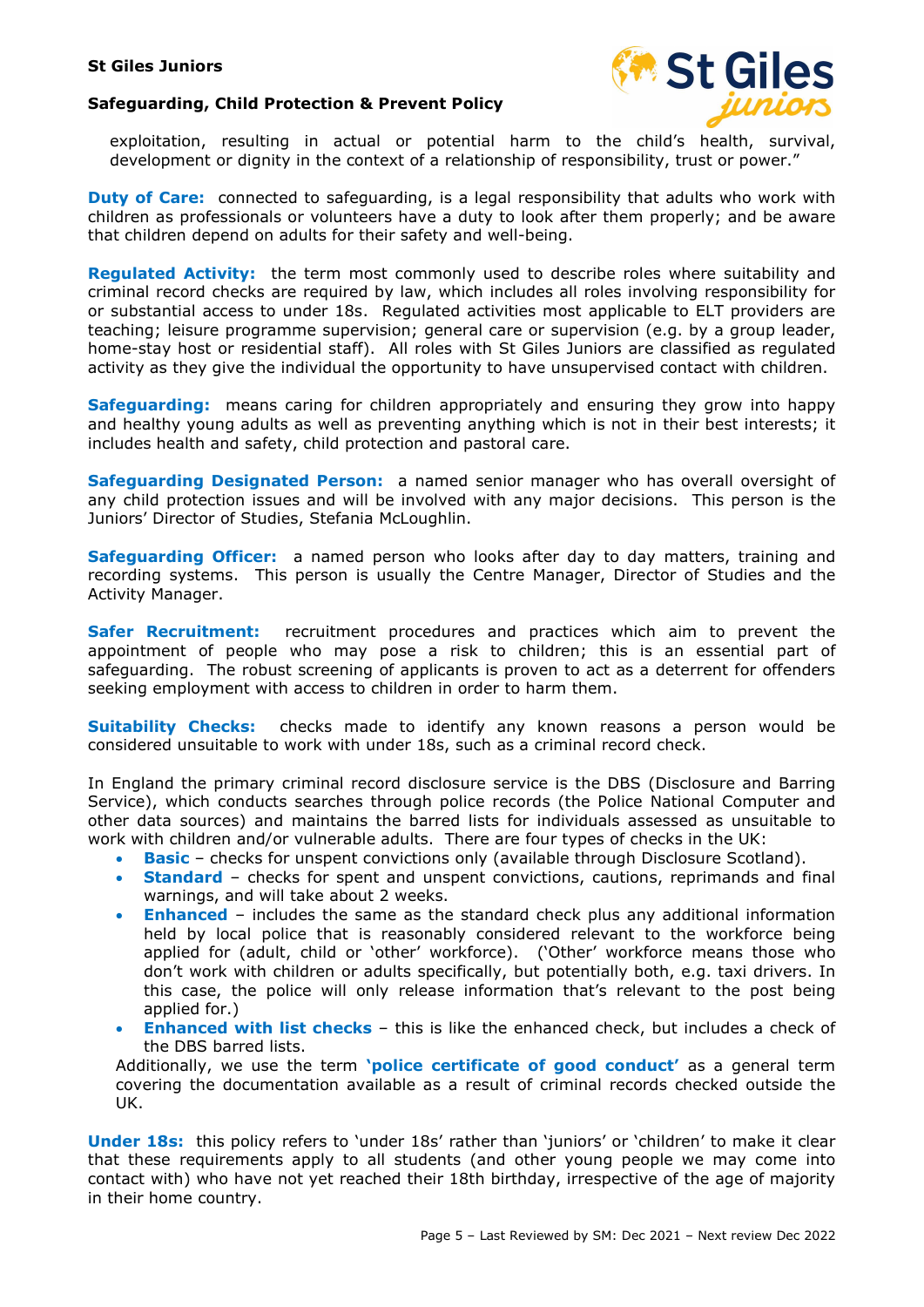

# 2.0 Safer Working Practice for Staff

All employees are informed of this code of conduct when they receive a copy of this Safeguarding procedure prior to them starting work with St Giles Juniors. During their induction, staff will also receive further training on the points covered. All managers will ensure that all staff are reminded and retrained where necessary. We believe that it is important to constantly and actively uphold standards and working practices and positively address any issues with staff members as they may arise.

#### 2.1 Rights of Under 18s

St Giles Juniors recognises that under 18s have all of the rights ascribed to them under the UN Convention on the Rights of the Child. We assert that all children have the right:

- To a voice and have the right to be listened to and be believed.
- To say no and this will be taken seriously.
- To be supported to be the person they would like to be.
- To be treated with respect, and shall have their rights protected irrespective of their age, gender, ethnic background, religion or sexual orientation.
- To have their suspicions and allegations investigated and taken seriously.

#### 2.2 Staff Code of Conduct

This Code of Conduct is designed to give clear guidance on the standards of behaviour all staff are expected to observe, and St Giles Juniors notifies staff of this code and the expectations therein. St Giles Juniors staff are in a unique position of influence and must adhere to behaviour that sets a good example to all under 18s participating on a St Giles Juniors course. This is both to Safeguard themselves and the under 18s in our care but also to create a positive, sustainable and trusting working-relationship with the children in our care.

This Code of Conduct applies to all staff who are employed by St Giles Juniors, including middle and senior management. All adults working with under 18s should act as positive role models and set positive examples of behaviour and conduct. All adults working with children must avoid putting themselves at risk of allegations of abusive or unprofessional conduct through other people's malice or misunderstanding. This code aims to help all staff through other people's malice or misunderstanding. understand what behaviour is, and is not, acceptable and goes hand in hand with thorough induction procedures and robust management supervision. Staff should talk to their line manager if any aspect of the Code of Conduct or the Safeguarding Policy is unclear.

Staff have a duty to safeguard under 18s from all forms of mistreatment, including all types of abuse listed in section 4.1. The duty to safeguard under 18s includes the duty to report concerns about an under 18 to the Safeguarding Designated Person or Safeguarding Officer. In order to do this, staff must:

- Be familiar with this document. Staff are sent a copy of this Safeguarding Policy and the policy is referred to during their online training.
- Treat pupils, their parents or carers and colleagues with respect and dignity.
- Take all reasonable steps to ensure the safety and welfare of under 18s in our care.
- Comply with company policies and procedures, and follow all reasonable requests that support the wellbeing and development of under 18s.
- Maintain high standards of honesty and integrity in their work.
- Not engage in conduct in or outside of work which could damage or compromise the reputation and standing of St Giles or the employee's own reputation or the reputation of other members of the St Giles community. In particular, criminal offences that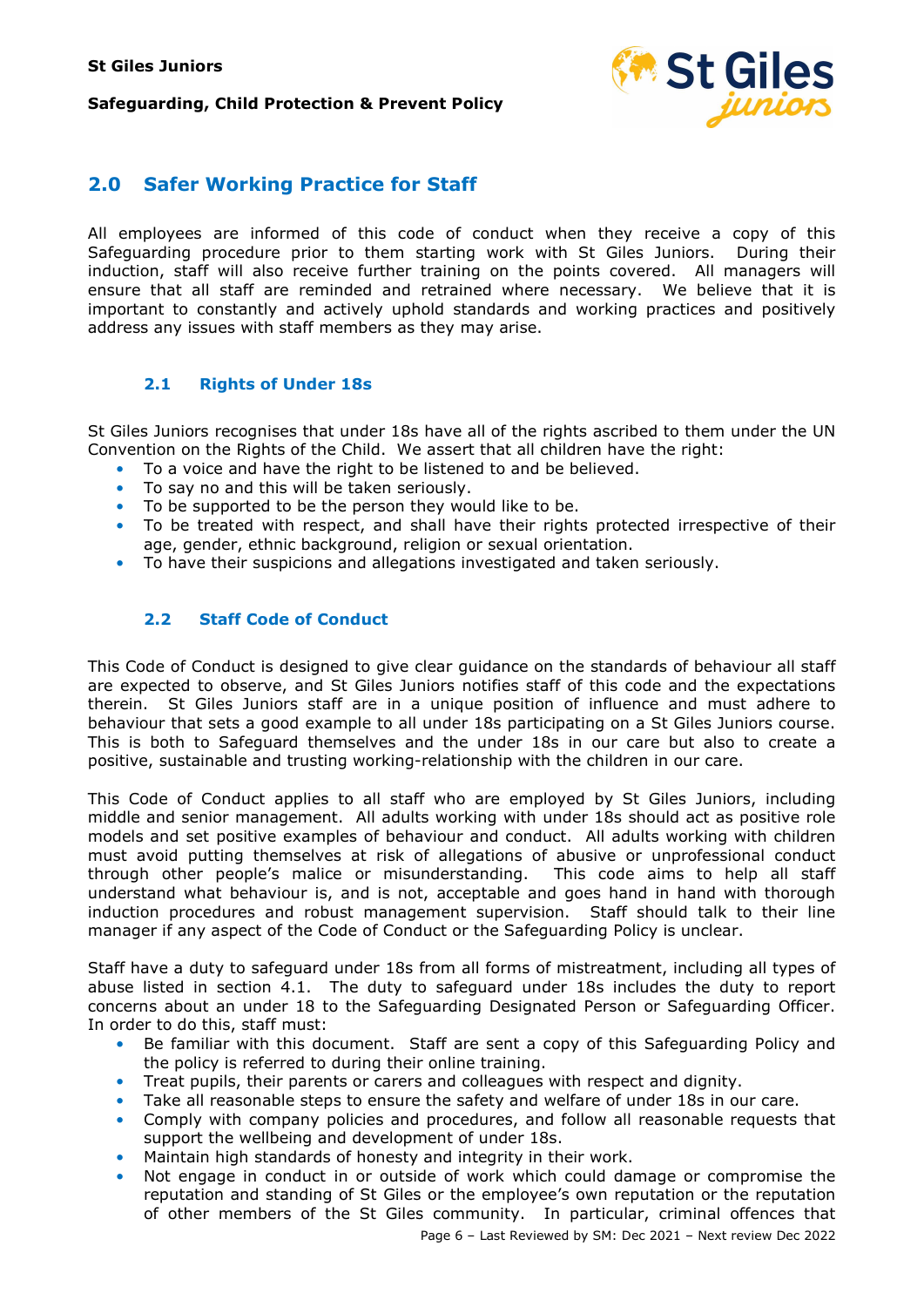

involve dishonesty, violence or controlled substances are likely to be regarded as unacceptable.

- Exercise caution when using information technology and be aware of the risks.
- Recognise that failure to meet these standards of behaviour and conduct may result in disciplinary action, including dismissal.

Additionally, staff should:

- Be aware that someone outside of a situation might misinterpret their actions no matter how well intentioned, particularly true across age-groups and different cultural norms.
- Not smoke in sight of or proximity to under 18s. Staff should raise these issues with students and educate them about the dangers and risks of using these products.
- Ensure that their personal relationships do not affect their role within St Giles particularly staff who are involved in relationships with other members of staff.
- Be aware that their role is to pass on concerns to a Safeguarding Designated Person and that they should never draw any conclusions about others.
- Use positive language about students, including under 18s, both to them and in private. Praise under 18s publicly and be even and fair in their dealings with all under 18s.
- Never allow themselves to be drawn into inappropriate attention-seeking situations such as tantrums or crushes.
- Never engage in horseplay, fighting, simulated fighting or other physical contact with a child that may be misinterpreted at the time or retrospectively.
- Conduct any physical contact with an under 18 in public and in view of other adults. This includes, giving first aid, presenting certificates and shaking hands, hugs etc.
- Never exaggerate or trivialise child abuse issues or make suggestive remarks or gestures about, or to, a child or young person, even in fun.
- Show respect for people's differences and encourage a culture of respect and tolerance in our centres.

# 2.3 Individual Privacy

While it is accepted that staff may, exceptionally, need to enter student's rooms in emergencies, or to enforce disciplinary rules, in all circumstances, staff should respect students' right to privacy, and staff should never normally enter a room uninvited. Staff and managers should ask to enter a room if necessary and no staff member should enter any bedroom alone when occupied by a student, particularly when a member of the opposite sex. It is important that staff knock loudly on the door and identify themselves and state that they will be entering the room. An example may be "Hello Annalisa, it's Joanne here, please can you open the door?" Preferably staff should do this in pairs, with a member of staff of each gender, as this is likely to be less intimidating to the child.

With the exception of during a genuine fire evacuation, staff should never try and enter a room without first identifying themselves and without having stated their name and asked for **permission** to enter a minimum of twice. Staff should be aware that students may be disorientated during the night and may need a few moments to collect themselves before being ready to reply in English.

When it is necessary for staff to enter a student's bedroom, it is important that this is done appropriately and the bedroom door should always remain open and the staff members should leave if asked to do so. This is to ensure that students are comfortable but also to protect the staff member from mistaken or malicious false accusation of impropriety. Any breach of the above guidelines should be reported to the Centre Manager without delay.

#### 2.4 Dress Code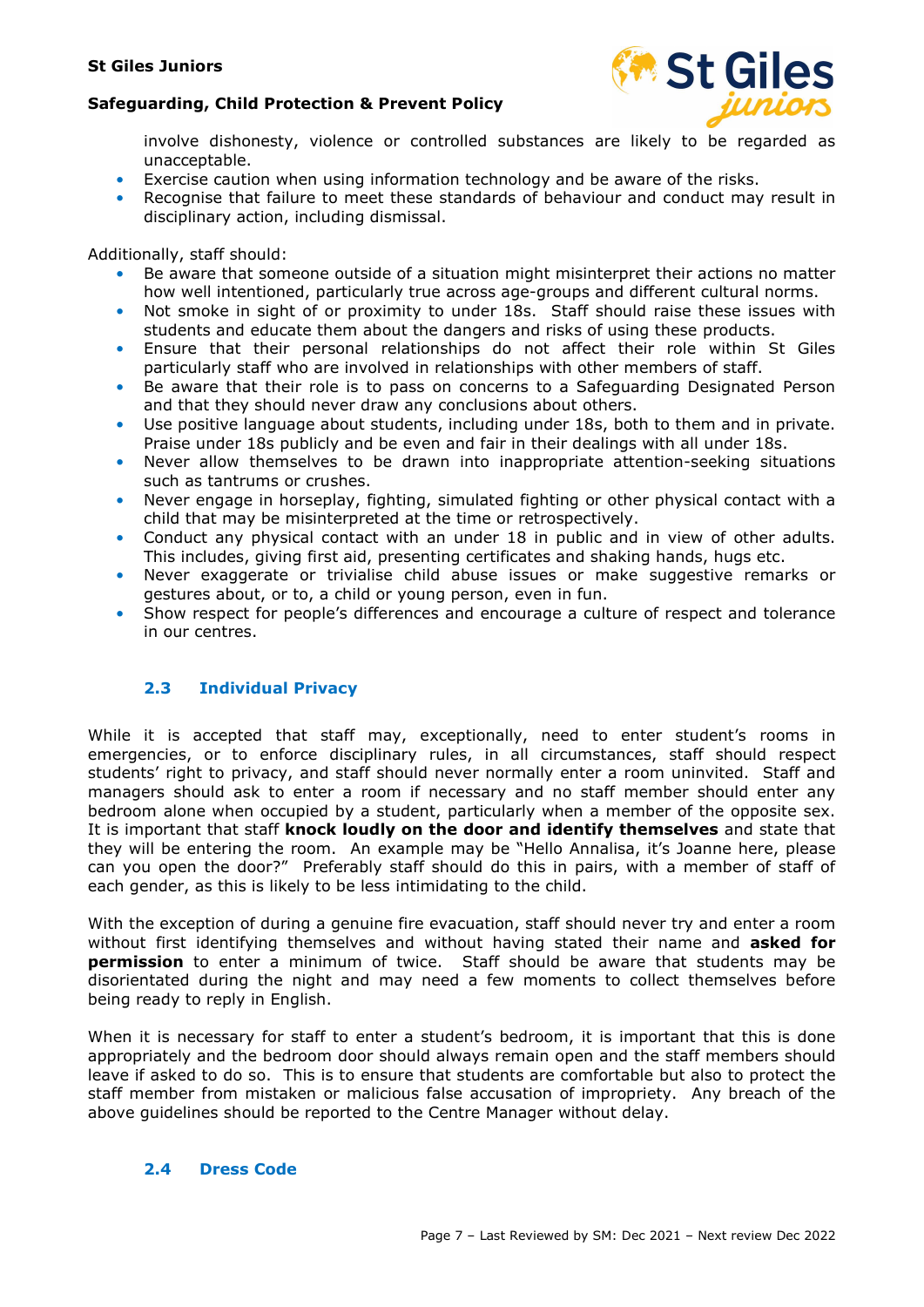



All employees are expected to dress in a manner appropriate to their position and status, and that reflects positively on the organisation as a whole. The appearance and manner of staff should be consistent with the professional image fostered by St Giles International and projected in our prospectus and other literature.

All employees are expected to dress appropriately and a neat, clean and conservative appearance is required at all times (especially during evening and night duty). All clothing should fit properly (never too tight) and provide a modest covering; staff must avoid sheer fabrics, plunging necklines and styles that do not cover mid sections or underwear. More detailed information on company standards of dress is available to employees in the Staff Handbook.

#### 2.5 Adults not Employed by St Giles

All students will regularly come into contact with adults who are not employed by St Giles Juniors such as taxi and coach drivers. We have made arrangements to ensure that third party contractors are equally as rigorous with their own recruitment and management as we are.

Care should be taken to minimise any contact between our students who are under 18s and any external adults. Students should be warned, in an age-appropriate way, of the danger strangers present.

Some St Giles centres may also host Group Leaders who are employed by agencies abroad and not by St Giles Juniors. St Giles Juniors asks that all agents obtain a police certificate of good conduct for the Group Leader assigned to St Giles Juniors' courses. St Giles Juniors requires a signed document to prove that the agent has conducted a Group Leader background check. These documents are held at the Juniors office in Brighton.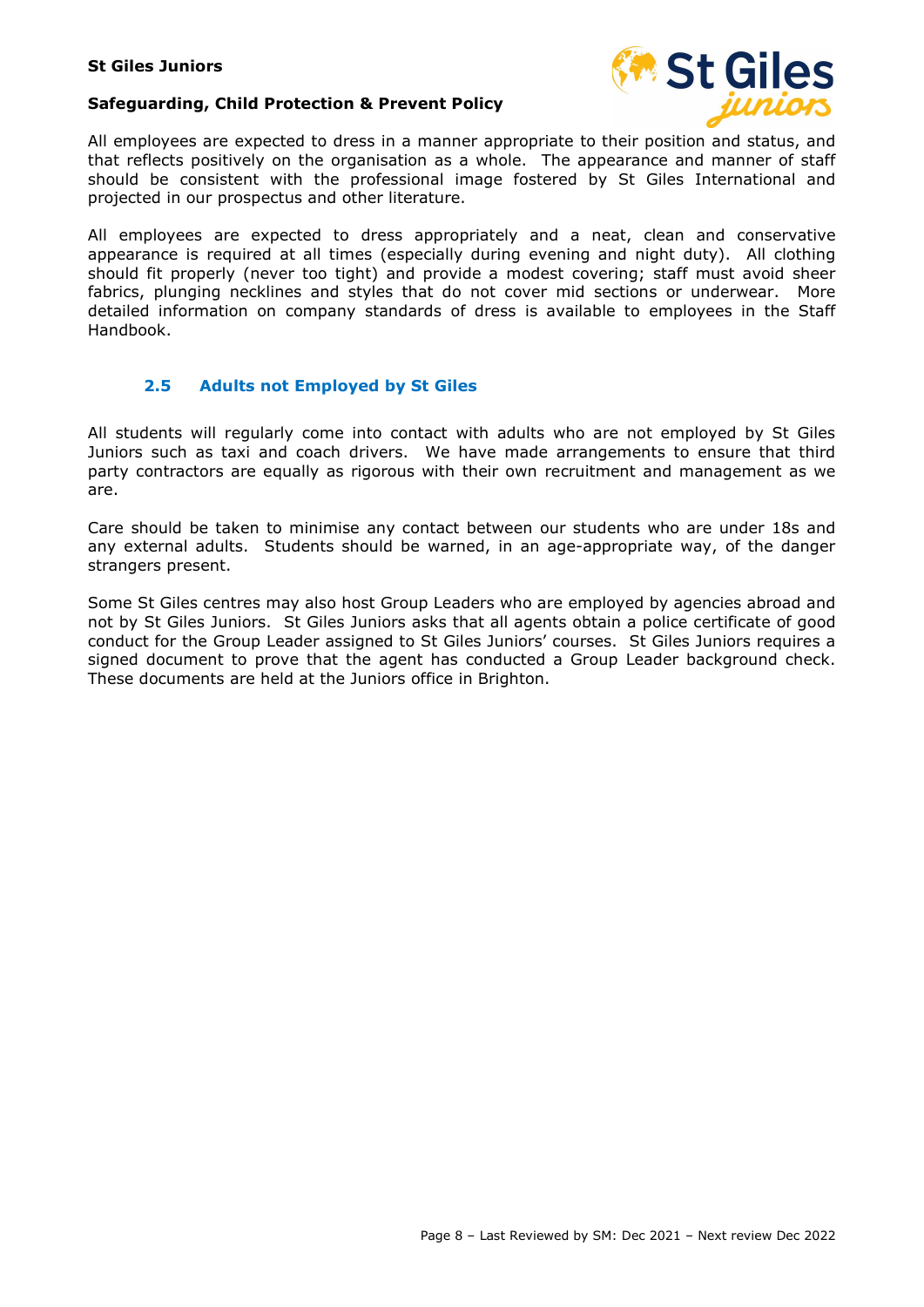

#### 2.6 Whistle Blowing Procedure: Our Commitment to Openness

St Giles Juniors is committed to high standards of openness and accountability. In line with this commitment St Giles encourages all employees with serious concerns about any aspect of St Giles' work to come forward and raise their concerns without fear of being disloyal or suffering harassment or victimisation as a result. Senior managers are hands-on and would rather be made aware of staff concerns as and when they arise.

We recognise that it is important to listen to concerns. St Giles Juniors recognises that concerns may need to be raised on a confidential basis. This Whistleblowing Procedure provides a safe route to raise concerns within St Giles at an early stage without fear. It is in everyone's interest that potential failings and mistakes are identified early so that the company can take the appropriate action.

St Giles makes clear that employees should not be treated detrimentally for raising concerns or making suggestions to management. Any issue reported or suggestion made will be taken seriously and investigated where necessary. In serious cases, this may involve interviews or an investigation to establish the facts. Concerns raised will be treated in a confidential manner and feedback will be given on any action taken. Complainants should put their names to any allegation and will be expected to co-operate with any investigation that takes place.

This procedure can be used where there are serious concerns such as:

- Any concern regarding safeguarding issues
- Any situation which should otherwise have been properly reported to the Director of Juniors and/or is likely to bring the company into disrepute.
- Financial malpractice
- Miscarriages of justice or breaches of law
- Mistreatment of staff, students or other stakeholders of St Giles International
- Other unethical conduct, (including any attempts to cover up the above or any offence likely to be committed)
- Risks to health and safety

Business ethics are increasingly seen as an issue that can build or damage a company's reputation and public trust. Employees therefore have a general responsibility to report all suspected concerns using this procedure for the positive benefit of all.

Where poor practice is shown to have occurred this may reflect badly on management, systems, or on individual managers. Whistleblowers may fear that management will be tempted to 'shoot the messenger'. It is important for employees to understand that there will be no adverse repercussions for raising concerns and we appreciate the opportunity as early as possible to correct our own mistakes.

St Giles recognises that the decision to report a concern can be a difficult one to make, especially if the issue involves a senior manager or someone in authority. If concerns are raised in good faith, there will be nothing to fear because whistleblowers raising matters of concern are protected from harassment, victimisation, and disciplinary action.

It is recognised that raising a concern will require this to be done in confidence under this procedure. St Giles will try and protect the identity of employees who raise a serious concern and do not want their identity to be disclosed. However, it should be recognised that in some instances, it may not be able to resolve the concern without revealing identity (for instance because a statement from an employee may be required as supporting evidence). In these circumstances the employee will be advised on how the investigation will proceed and the options will be discussed with the employee.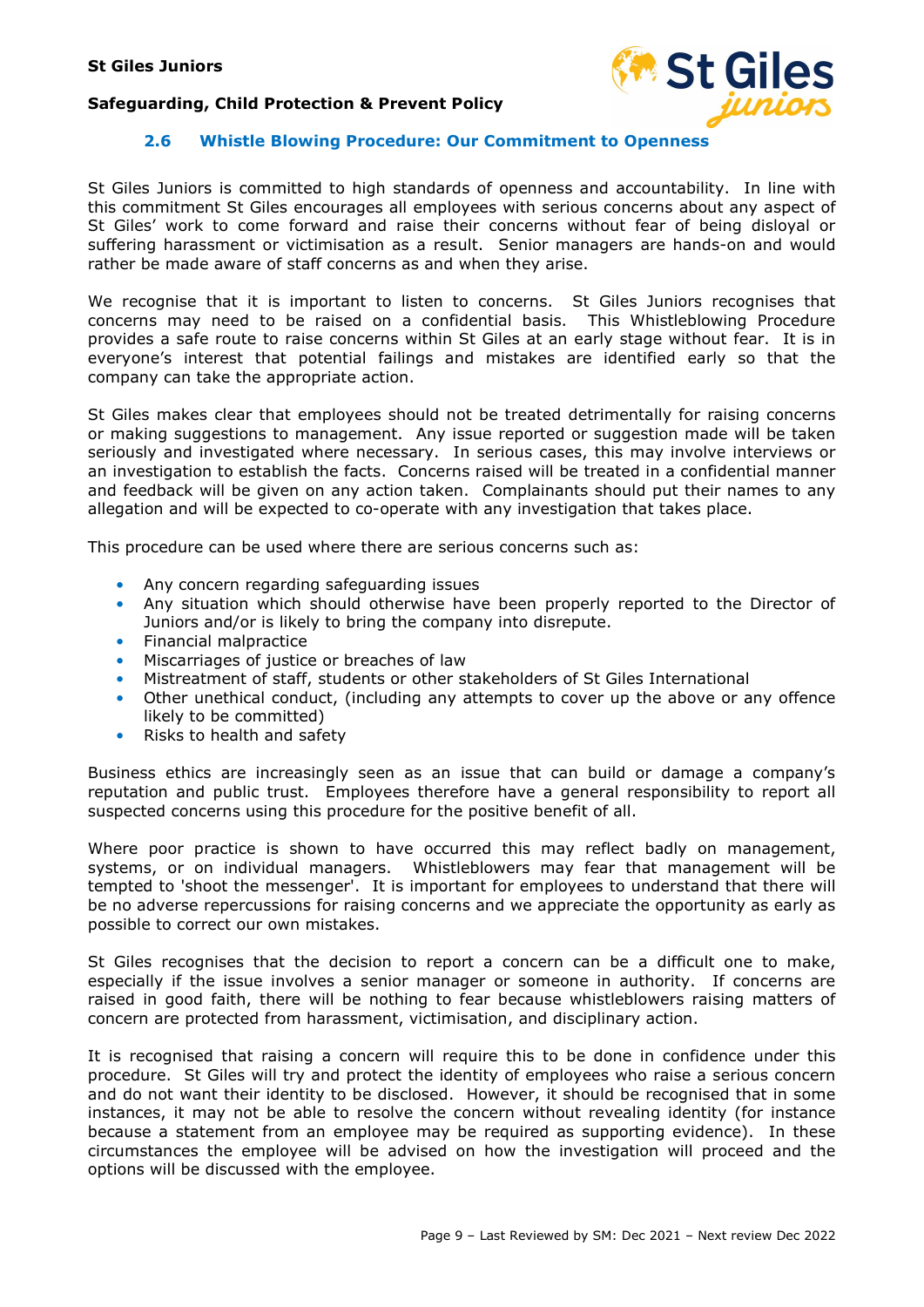

#### 2.7 How to Raise a Concern

The matter should be kept confidential and therefore only told to someone in authority. As a first step, concerns should be raised with the line manager (usually the Centre Manager) to allow the situation to be fixed immediately.

If the employee believes that the Centre Manager is involved or would not be able to act impartially, then employees should raise their concerns with the Director of UK Juniors, Stef McLoughlin, by telephone +44 (0)7857 832907 or by email smcloughlin@stgiles.co.uk stating the nature of their concern.

In exceptional circumstances and where the individual believes that the matter cannot be dealt with within St Giles Juniors, then they should raise their concerns with the Group Managing Director, Mark Lindsay in writing by email to mlindsay@stgiles.co.uk stating the nature of their concern and the reason why the concern has not been raised with the Director of UK Juniors, Stef McLoughlin.

The action taken by St Giles will depend on the nature of the concerns raised. The matters raised will normally be investigated internally by St Giles. This will usually be by the Director of UK Juniors, Stef McLoughlin but in exceptional circumstances may be an independent Senior Manager from St Giles. Where appropriate, matters of a criminal nature will be referred to the Police.

Employees should only make allegations in good faith and be aware that there may be repercussions to false allegations. Employees should remember that they should raise the matter as soon as possible. St Giles would prefer you to raise your concerns so that we can fix the problem as soon as possible.

# 3.0 Welfare of Under 18s

#### 3.1 Use of Risk Assessments

St Giles Juniors uses written Risk Assessments to evaluate the risk posed to students (and where appropriate, to staff) in undertaking an activity. A hazard is anything that can cause harm. A risk is a combination of the likelihood of harm occurring and the severity or consequences should it occur.

Risk Assessments are written by following the Health and Safety Executive's advice on writing risk assessments, which includes: looking for hazards, deciding who might be harmed and how; evaluating risks and deciding whether existing precautions are adequate or whether more needs to be done; recording findings and reviewing the assessment periodically, revising if necessary, evaluating or 'rating' the risks and dealing with the highest risks first.

General Risk Assessments are written by the Operations Manager, Sophie McAllister and adapted by the managers in the centres to fit the specific activities being undertaken. Staff are asked to sign risk assessments to say they have read and understood what is written. Staff are also asked to convey the relevant information on mitigating any risks to students in an age-appropriate and sensitive way. Each risk assessment aims to instruct staff to pass on safety procedures to the students.

It is the responsibility of the Duty Manager in all centres to ensure that a risk assessment has been written for the specific activity being undertaken and that all adults working with children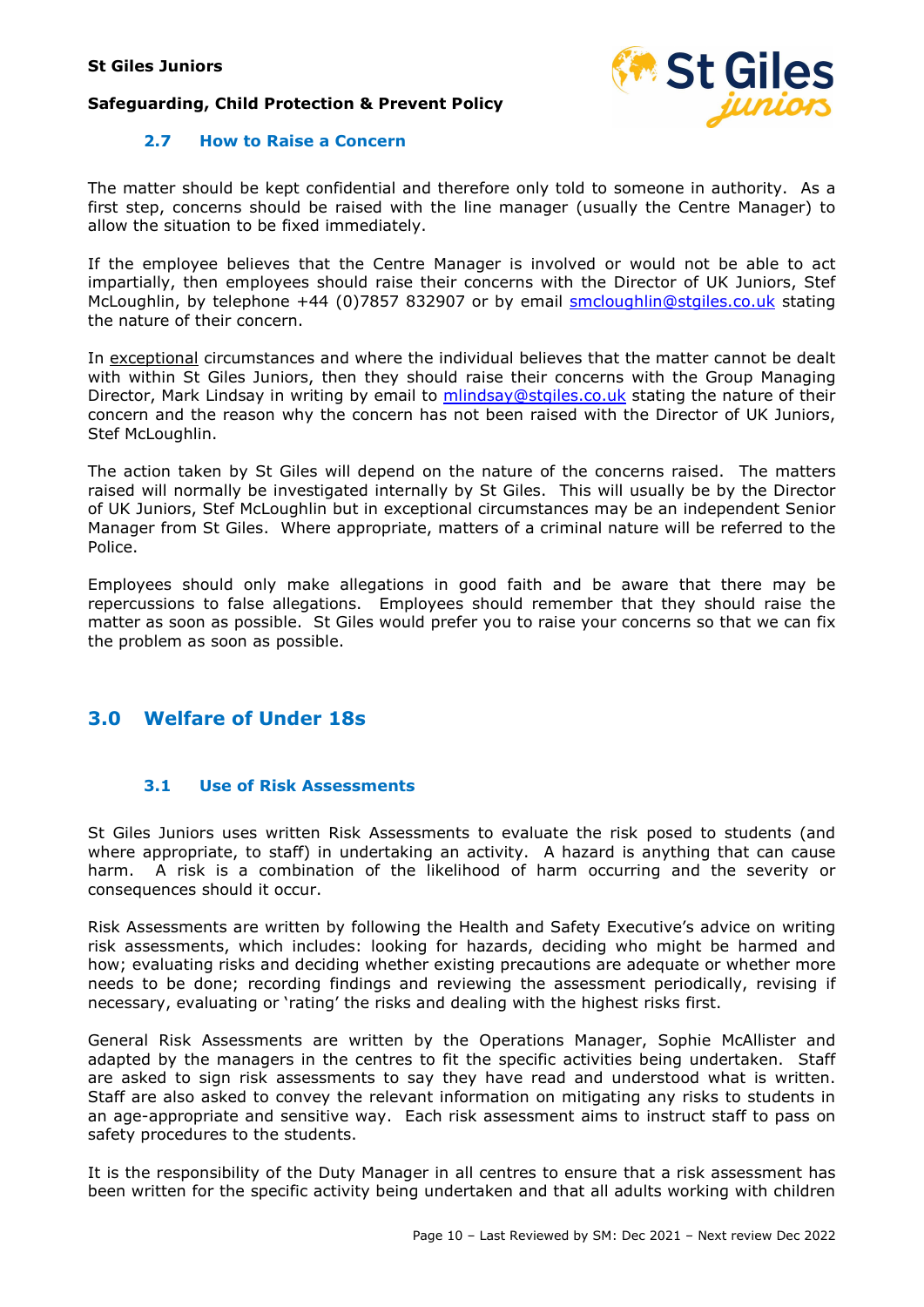



on that activity have read and signed a copy of the risk assessment. All signed risk assessments are kept on-site at the centre.

#### 3.2 Supervision of Under 18s

Every centre has at least two managers responsible for the centre and the programme. There is always at least one manager or senior member of staff on duty (or on call during the night) who acts as the 'Duty Manager' which means they are the person responsible for the wellbeing of the students on that day or part day. Ultimately the welfare of students rests with the Centre Manager and the Director of UK Juniors, Stef McLoughlin. This means that there is a Duty Manager responsible for all under 18s for 24 hours a day, 7 days a week. During night time hours the Duty Manager will be on a sleeping night duty in the centre and so will be oncall during this time.

All classes, activities and excursions are compulsory. Under 18s are not allowed to opt out of any part of the programme. The Duty Manager will be responsible for checking that students have arrived in class or to activities on time each day. Students check-in regularly and regular roll-calls take place. If a student is not present when a roll-call is taken, this will be reported to the Duty Manager and the time will be noted at this point. A search will then commence which may involve some or all of the following actions:

- The student's residential area and bedroom are checked.
- If the student has not gone to class due to feeling unwell, the Duty Manager monitors the child for the rest of the day and seeks medical help if required.
- The Duty Manager will ring the student to check on his/her whereabouts.
- Should a child be missing for more than 30 minutes in the residence or 15 minutes on an excursion (or other off-site activity), then the Duty Manager will call the Centre Manager (firstly) and if not reachable, Director of Juniors, Stef McLoughlin (secondly) and report the situation. Should the Director of Juniors be unavailable or uncontactable for a further 15 minutes then the Duty Manager should follow the Emergency Action Plan.
- The decision will be made to call the parents in consultation with the Director of Juniors. This call should take place not later than when one hour has passed since the student was first noticed absent. Such a call is likely to be distressing for parents and carers and so managers should relay the message sensitively and calmly, stating that when the student returns, we will call back so that the parents can speak to them.

Students are roll-called at least three times a day, by floor and/or by room number: in the morning in class, in the evening at dinner and before bedtime. The same procedure as above would be followed if a child does not check in.

Students aged 13 and over are offered, on agreement from their parents, limited and controlled free time for short periods during excursions and after afternoon activities. Students must be in a minimum of a group of three to ensure that students are not (and not seen to be) vulnerable. All students should wear their wristband which has the emergency contact details of their Centre Manager. Members of staff patrol the designated area during free time to create a staff presence. If after their free time a student is not at the meeting point on time, the Centre Manager will consider taking away a proportion of a student's free time at the next opportunity to encourage good discipline and time-keeping.

Supervision is primarily provided by adults who are paid by St Giles Juniors and occasionally and secondarily by adult supervisors (Group Leaders) who may come from the student's country of origin and who help in the supervision of their own group of students. The ratio of adults to under 18s may vary depending on the nature of the activity and whether the activity is on-site or off-site, and in relation to the risk assessment relating to each activity. For example, a trip on public transport will have higher levels of staff than a film night at the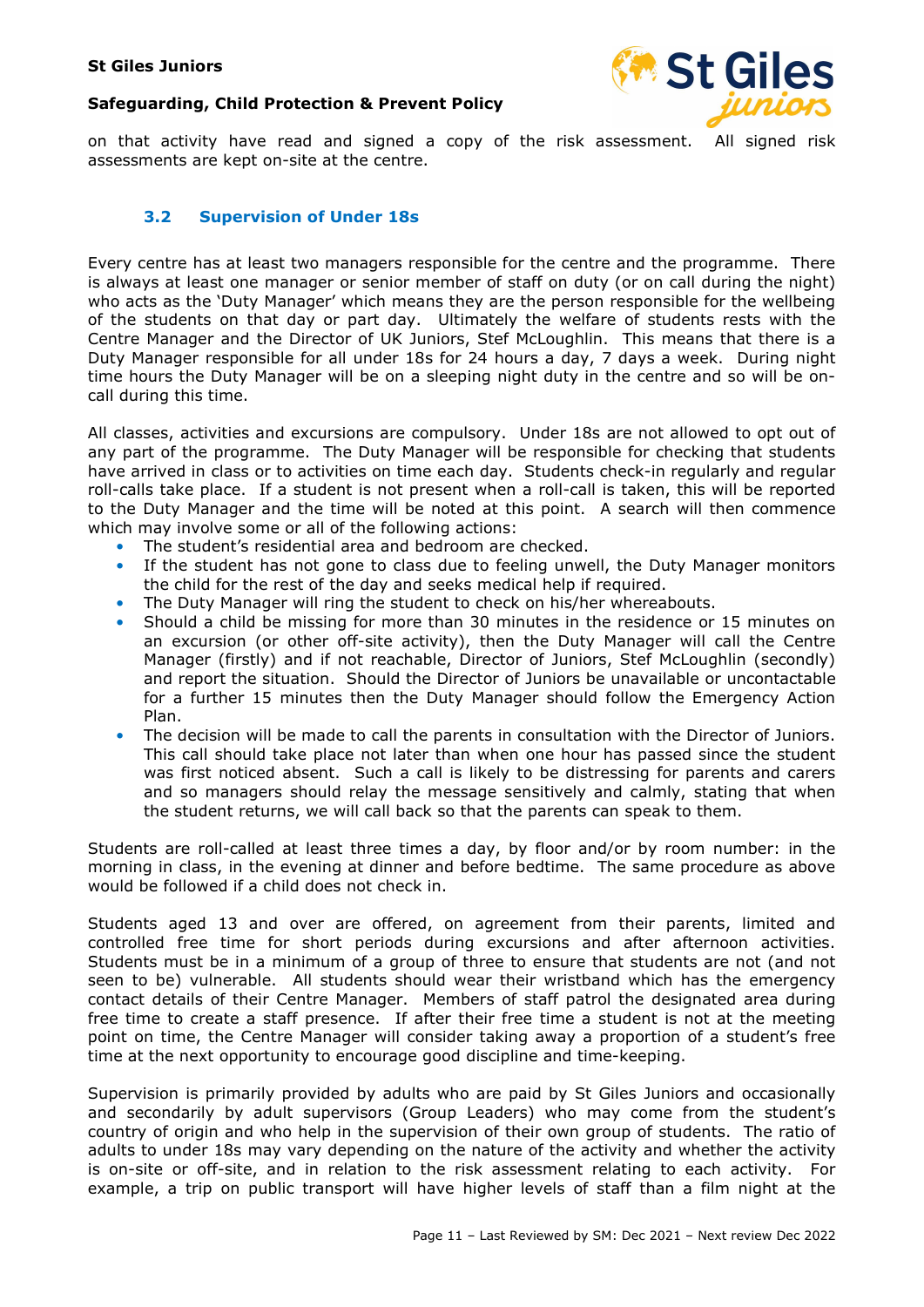

residence. At all times, the ratio will be consistent with the British Council's minimum guidelines:

- Ages 4-8 years 1 adult to 6 children
- Ages 9 to 12 years 1 adult to 10 children
- Ages 13 to 17 years 1 adult to 15 children

#### 3.4 Fire Safety

The Fire Procedure in each centre varies according to the specifics of the building, centre layout and age of the students. The Fire Procedure is displayed and shared with students during their orientation. The general procedure is as follows:

- Drills will be held every two weeks, where possible, and the students will be informed of the Fire Procedure regularly.
- If the students are in their class groups and the fire alarm is heard they will leave the building with their teacher, staying in their class groups, where possible, and assemble at the fire meeting point. Where safe to do so, the Duty Manager will sweep the classrooms to ensure all students have left the building. Each teacher will take a roll call of their class using the class register. The Duty Manager will check with each teacher that they have all their students and a list of unaccounted for students will be compiled, if necessary.
- If the students are in the residence in their rooms or outside lessons, they will all exit on hearing the alarm and assemble outside the residence at the fire meeting point. Where safe to do so, staff will sweep the floors of the residence announcing the fire alarm and asking students to vacate the building. The duty manager will hand out signs with floor and/or room numbers on to the available staff members and the up to date student lists for that part of the residence. The students will assemble around the relevant staff member and then the staff member will take a roll call. The Duty Manager will check with each of these staff members that all students are present.
- If the students are not in the residence when the fire alarm is heard, the Duty Manager will check the students in rooms in residence form (in the Centre Manager's file) and make sure that any student entries for that day assemble at the fire point in the car park, or are discounted from the list of unaccounted students, as appropriate.
- The Duty Manager will be prepared to hand the list of unaccounted for students to the Fire Officer on their arrival. The Duty Manager will also be aware of which staff members are in the residence.
- The Duty Manager (and Centre Manager) must follow-up on any unaccounted for students during a drill. Students will be reminded that they must attend in future and the importance of the evacuation procedure.

#### 3.5 First Aid & Medical Care

St Giles Juniors provides travel and medical insurance to all students on Junior courses including all under 18s, except those taking part in Family Courses with their parents. Additionally, emergency medical treatment is given without charge to under 18s visiting the UK.

St Giles Juniors offers all managers working at our centres in the UK a first aid course as part of the management training. Therefore, all Duty Managers are first aid trained and so we aim to always have at least one first aider on duty.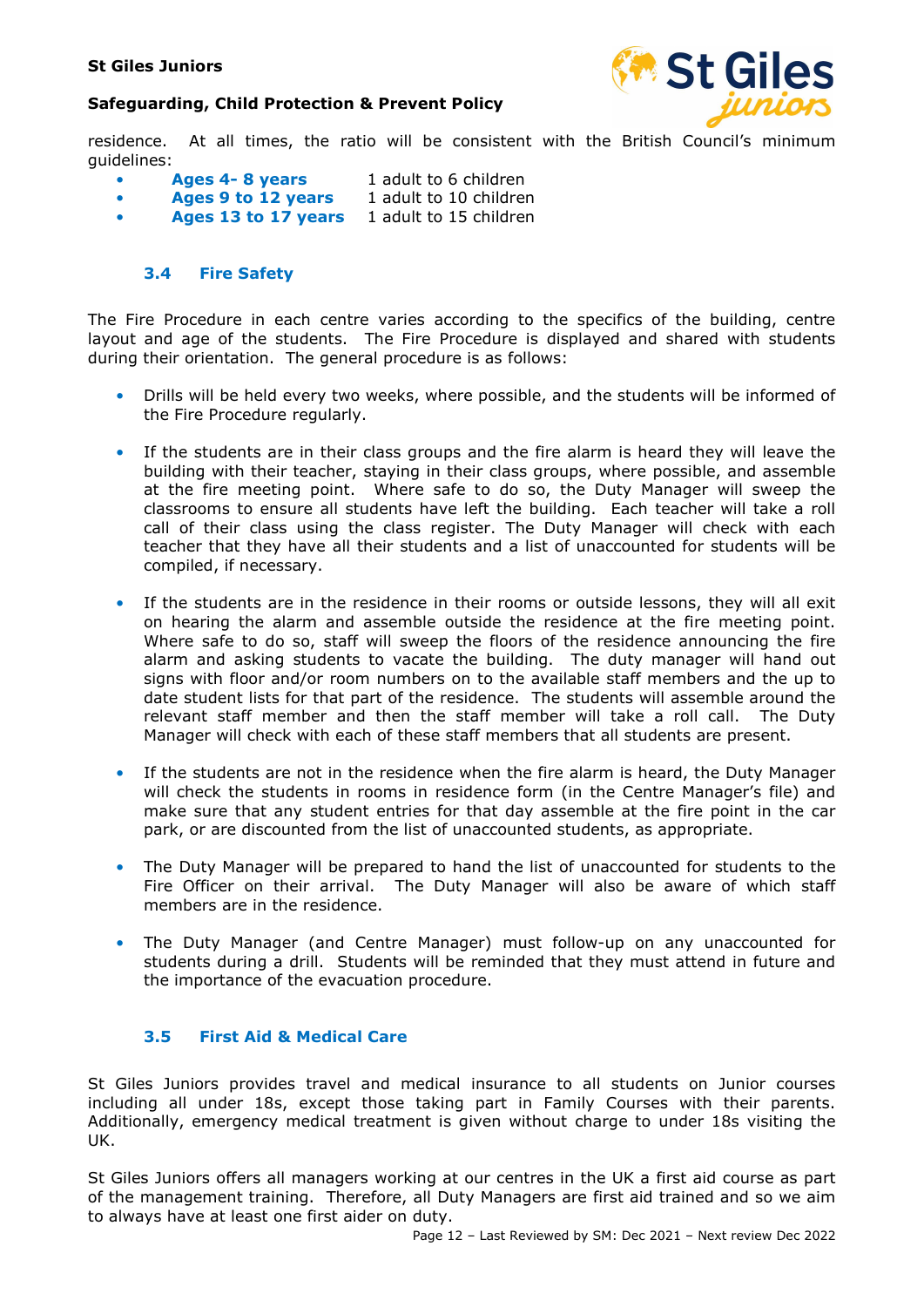#### Safeguarding, Child Protection & Prevent Policy



Additionally, a list of local medical facilities is displayed in offices and staff rooms and a copy kept on the online drive in case any student should need to attend a medical facility such as a hospital or dental surgery. This list gives the address(es) of the centre, nearest accident and emergency facilities and a local dental surgery and some local taxi numbers for ease of use.

#### 3.6 Helping Under 18s to Stay Safe Online

St Giles Juniors recognises our responsibility to ensure the safety of Under 18s when they are using the internet, social media and other forms of digital media.

We recognise the following dangers of the internet and we make staff aware of these during their induction training. The following points are some examples of why it is important for Under 18s to stay safe online (taken from the Kirklees Safeguarding Children Board's literature on this issue):

- **Computer Viruses:** Downloading from a dubious source can result in a computer becoming infected with viruses and this exposes the computer to the risk of inappropriate or illegal downloads and content being passed on to our students' computers and/or networks.
- Grooming: A child goes missing or is molested as a result of an online contact. In most cases these are young people who have 'met' someone online who 'lures' them by pretending to be a person of similar age and interests
- Illegal Downloads: File-sharing with others on the internet through peer to peer file sharing software:
- **Inappropriate Content:** The internet is not the single most influencing factor in causing children and young people to abuse drugs and other dangerous substances or misuse weapons, but some online sources of information can be an encouraging or enabling factor.
- Making threats and law breaking: Children can often make threats online which is both wrong and illegal. Online behaviour needs to be moderated, preventing threats, intimidation and harassment, it is also important to consider copyright and plagiarism.
- Online fighting or bullying: It is often difficult to express oneself in written form when angry resulting in misinterpretation and the escalation of issues needing to be solved. Fighting and bullying can be in the form of emails, text messages or through many other digital mediums.
- **Privacy:** Loss of privacy on the internet can happen in many ways and all have their own dangers. Disclosing names, passwords, telephone numbers or addresses can you put you or others at risk. Marketing by online companies, might result in personal information being sold or passed into the wrong hands.

To address these issues, St Giles Juniors is committed to:

- Making sure managers and staff are aware of the issues which can arise from under 18s having unmonitored or unrestricted access to the Internet.
- Helping students stay safe online by giving them advice during their induction.
- Informing students in induction that the host institution's security wall may detect inappropriate online activity and this may be reported to us.
- Monitoring under 18s use of the internet and not allowing unrestricted access to online content.

# 3.7 Airport Transfers

St Giles Juniors offers safe and reliable transfers both on arrival in the UK going to the centre, and on departure going from the centre to the airport for the flight back to the home country.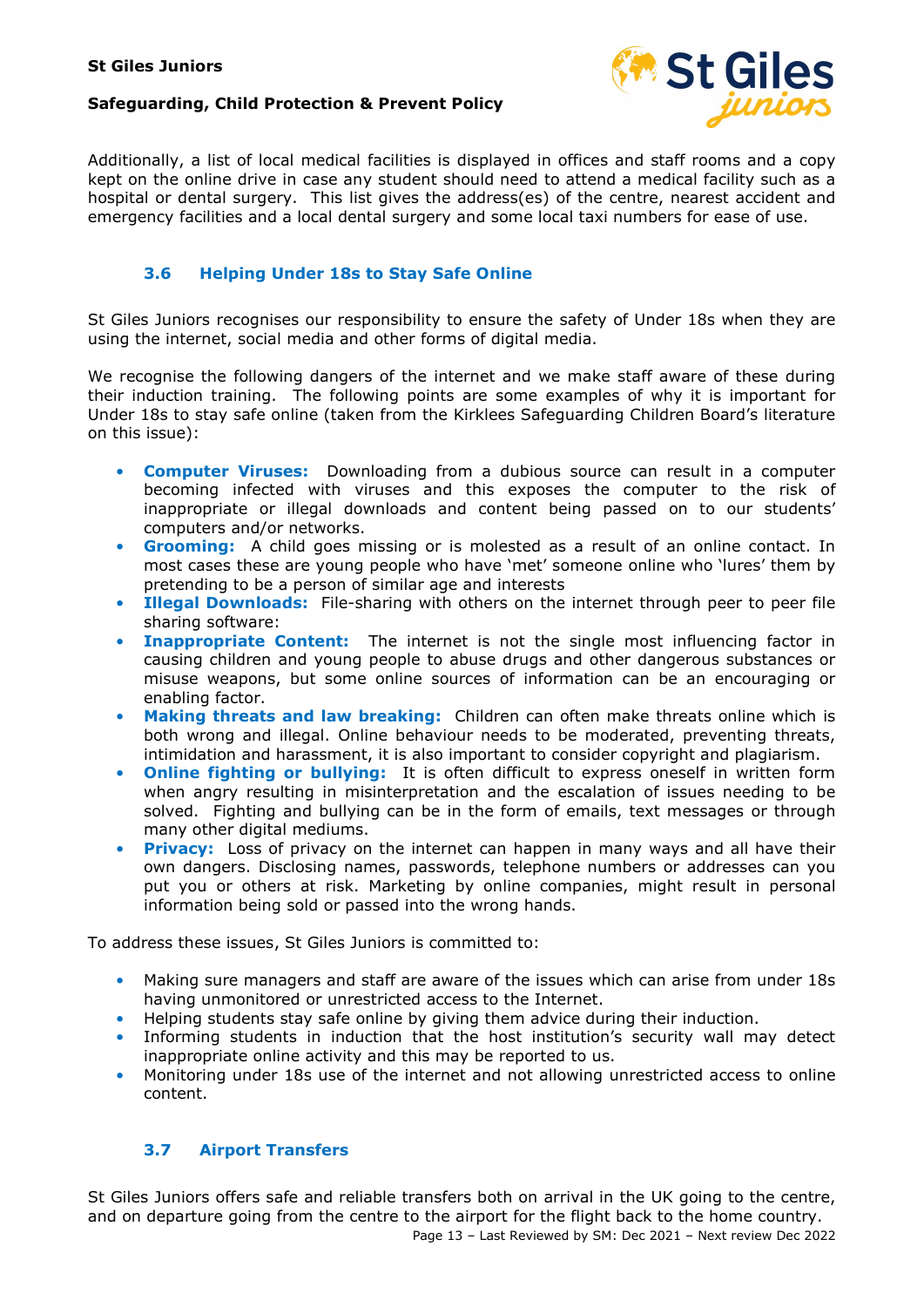

We take safety seriously and all staff working at airports and on transfers, like centre-based staff members, are reference-checked as well as having a criminal record check. All transfers are done using reputable coach and taxi companies who use modern, safe vehicles and who have equally rigorous recruitment procedures and all staff are DBS checked.

On transfer days, our staff are based at both Heathrow and Gatwick airports to cover all terminals. Representatives (which may include our staff or one of our transport provider's drivers) cover other airports and train stations when necessary including for a small number of late night /early morning transfers.

Arriving students should look out for our representatives holding a St Giles Juniors yellow sign, with the logo above waiting in the arrivals area. Our staff wear distinctive yellow St Giles tshirts to help students locate them. Departing students will be accompanied to; or met at; the terminal. All arriving students are sent a transfer confirmation and a permission to study abroad form, with contact details for the Duty Manager who is based at the airports. Staff track the flights and are in regular contact with the Duty Manager to ensure that students are met promptly.

If a member of staff does not accompany a student between our summer centre and the airport, St Giles will have the name of the driver. A representative will always escort students through check in or escort the student from the information desk to the vehicle taking them to our centre.

The person booking the course is given the information above at booking stage. St Giles also provides an unaccompanied minors service for a small extra fee. When a student is booked in as an unaccompanied minor, a named member of staff will collect them from the airline representative or escort them to the airline desk to be signed in to the airline representative.

#### 3.8 Accommodation & Rooming

St Giles Juniors tries wherever possible to separate students by age and gender. Different centres have different facilities and so some centres are able to accommodate separation more effectively.

We do not accommodate under 18s with adults except in the following circumstances:

- Where separate bathroom facilities exist
- Where the adult is a Group Leader and the agent has specifically requested that the agent be accommodated with the students, and where the Group Leader is accommodated in an area with separate (or individual) bathroom facilities
- Where a group includes a student who is part of a school year group and a student has had their 18<sup>th</sup> birthday that same year
- When we feel that having an adult on the same floor provides better security for students. Adults will use a separate bathroom.

Male and female under 18s will not share bathroom facilities with each other or adults except where individual unisex facilities are used individually. At no point should adults working with under 18s be in a state of undress when with students, especially those who are under18, to avoid any misinterpretation or uncomfortable situations.

#### 3.9 Road Safety

Road Safety is managed carefully depending on the size and age of the group. Staff are made aware through training and induction of the dangers of walking students from place to place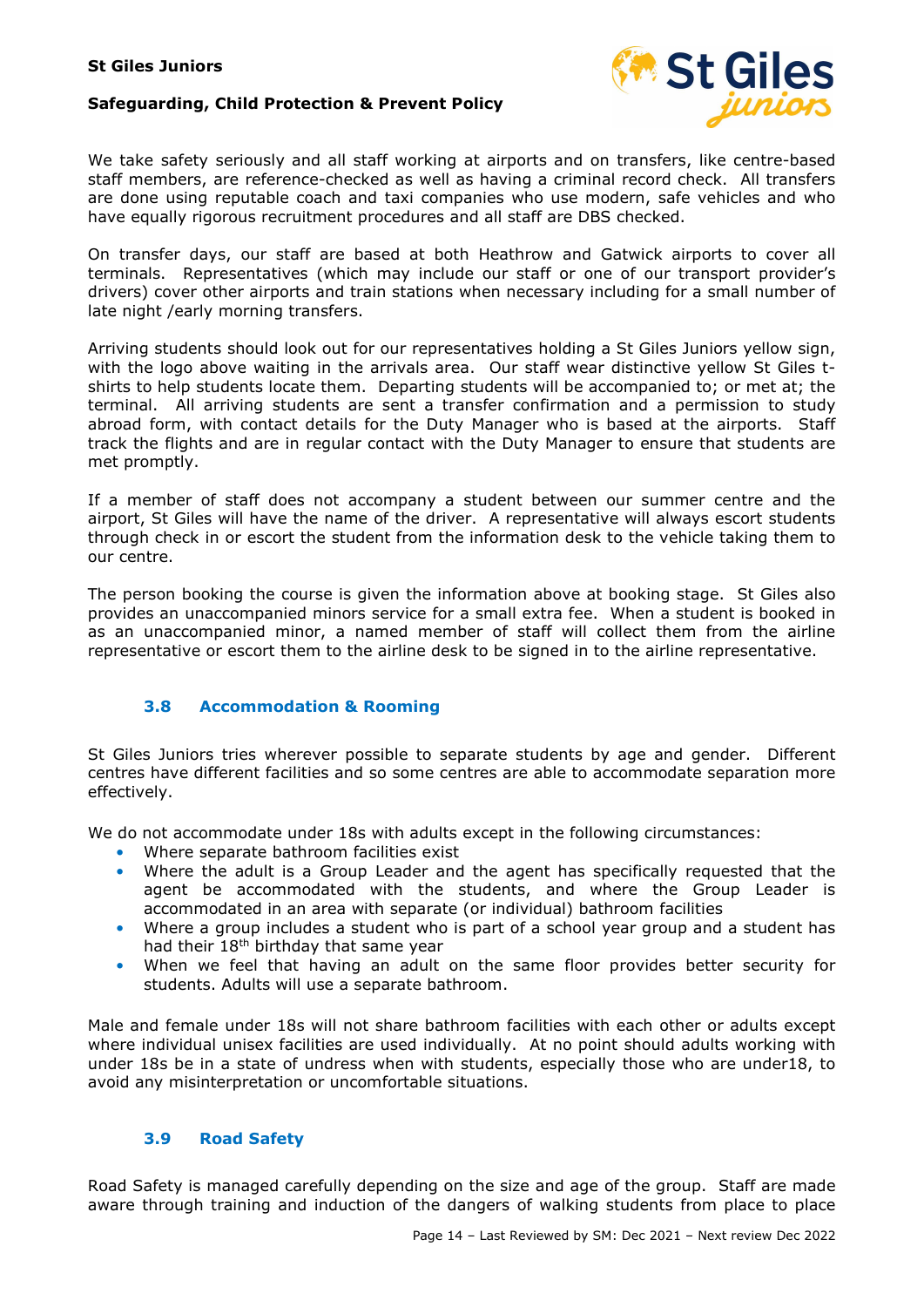

along roads and how best to achieve this safely in their specific centre and location. In general, staff will always observe the following road-safety guidelines:

- 1. Groups should have a staff member at the front and another at the back. Other staff members should be spread throughout the group, walking on the road-side of the group.
- 2. Students should walk on pavements and on routes passing through parks and other areas away from roads, where possible even when the route with a pavement or through a park may be longer.
- 3. Groups walking along a road with no pavement should walk in single file, and after dark should carry white lights at the front and red lights at the back to warn approaching traffic.
- 4. Students (and staff) are not allowed to wear earphones or headphones when walking.
- 5. Staff will be aware of the whole group, including those in the group who may be behind or in front of them and will ensure the group walks together and does not split due to different walking speeds.
- 6. Staff will be aware that most students will be unfamiliar with cars driving on the left.
- 7. Crossing a road will always take place at designated crossings, when possible, and staff will stand in front of traffic to prevent cars from creeping forward and through the group.
- 8. Staff members will ensure that students always cross in front of staff members.
- 9. Staff will instruct students on their first day and regularly again as necessary on how to cross roads safely.
- 10.Road safety posters will be displayed on all student notice boards, to remind students of the dangers associated with roads.

#### 3.10 Transport

All students should be seated when on coaches and other forms of transport. A risk assessment has been written specifically for travelling on private hire coaches and on public transport and all staff should be aware of the recommendations and action requested to fulfil the risk assessment.

Staff should never use their own private vehicles for the transportation of students. Each centre has a credit account with a local taxi company, which can be used by Duty Managers, for trips to hospital and other trips necessary for children to be transported to another location in an emergency.

#### 3.11 Accidents & Near Misses

Accidents are recorded in the centre accident book, which is held in the Duty Manager's file.

Near misses, those incidents which narrowly avoid a serious injury should also be recorded in the centre accident book. Serious injuries or occurrences of near-misses that might have resulted in serious injury, death or damage to property or equipment should be recorded and a report should be sent to the Director of Juniors immediately or as soon afterwards as safe to do so.

#### 3.12 Emergency Action Plan

The St Giles UK Juniors Emergency Action Plan is intended to assist agents, students, parents and members of staff to understand our procedure during an emergency situation if any St Giles Juniors centre is closed or its normal operation is disrupted due to an emergency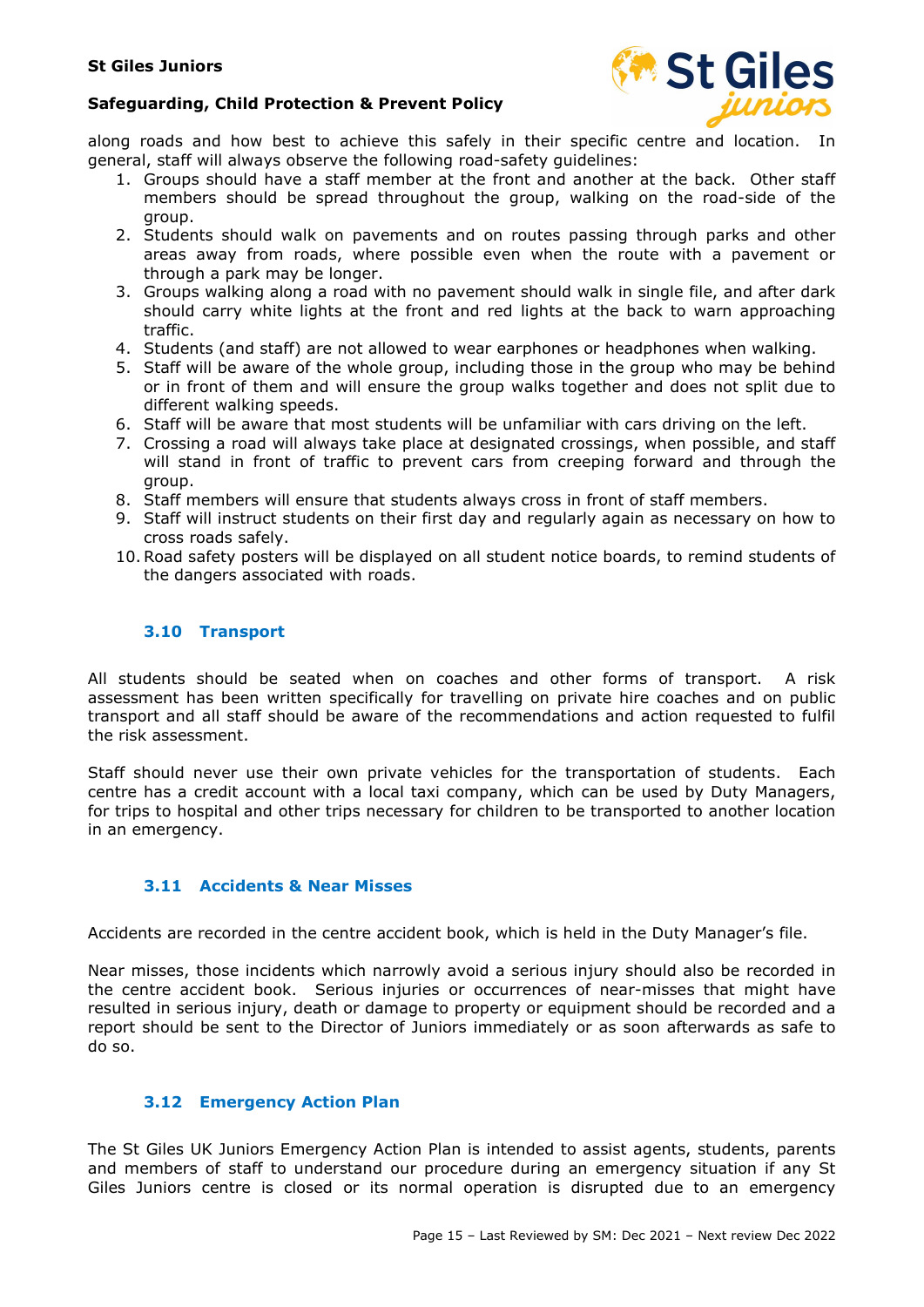



situation such as, a natural event (e.g. flood), man-made event (eg. terrorism), or the incapacitation of a key member of staff or the death of a staff member or a student.

All staff should remember that students will depend on us for immediate direction and assistance as well as support over the days following any such incident. It is therefore of vital importance that all members of staff become familiar with this plan.

The emergency action plan outlines emergency contact details of the Juniors office, senior management and all junior centres. The Plan outlines how managers and staff should respond to the incidents listed above and in the event that key personnel are unavailable or incapacitated. It gives key responsibilities and details how communication will be managed in coordination with St Giles International Head Office in London.

#### 3.13 Social Programme

The social programme in each centre is carefully prepared with due consideration given to the age and culture of those students taking part in the programme. The social programme is overseen by the Activity Manager and the Centre Manager and offers a range of choices suitable for the ages of students at each centre. The social programme has flexibility built in and managers respond to requests from students. An afternoon activity option is offered for approximately every 30 students.

#### 3.14 Who to Contact

A photo board or photo wall is displayed in each centre with photographs of all staff and managers. Staff members with specific responsibilities such as Activity Management or the Safeguarding Lead are listed on this board. For example next to the picture of the manager responsible for the academic programme will be an explanation of their duties.

#### 3.15 Student Code of Conduct

Student welfare and safety is achieved with the support and co-operation of students, particularly for those students aged under 18.

Students will also be made aware that they should report any concerns about other students or staff to a manager (who will also be the Safeguarding Designated Person).

When Centre Managers welcome students to their centre on the first day, as part of their introduction, they will tell students about this code of conduct and the Safeguarding Policy in brief.

Rules posters are displayed in all centres, showing our 10 student rules:

- 1. You should tell a manager if you or someone else is unhappy about something.
- 2. Be nice to everyone in St Giles Juniors.
- **3.** Make sure you are on time for all classes, activities and excursions.
- 4. It is not OK to be absent from classes, activities or excursions without permission from the Centre Manager.
- 5. Stay within the St Giles areas for classes and activities.
- 6. No smoking (including vaping) or drinking alcohol.
- 7. Students are not to leave their rooms and are to be quiet after lights out.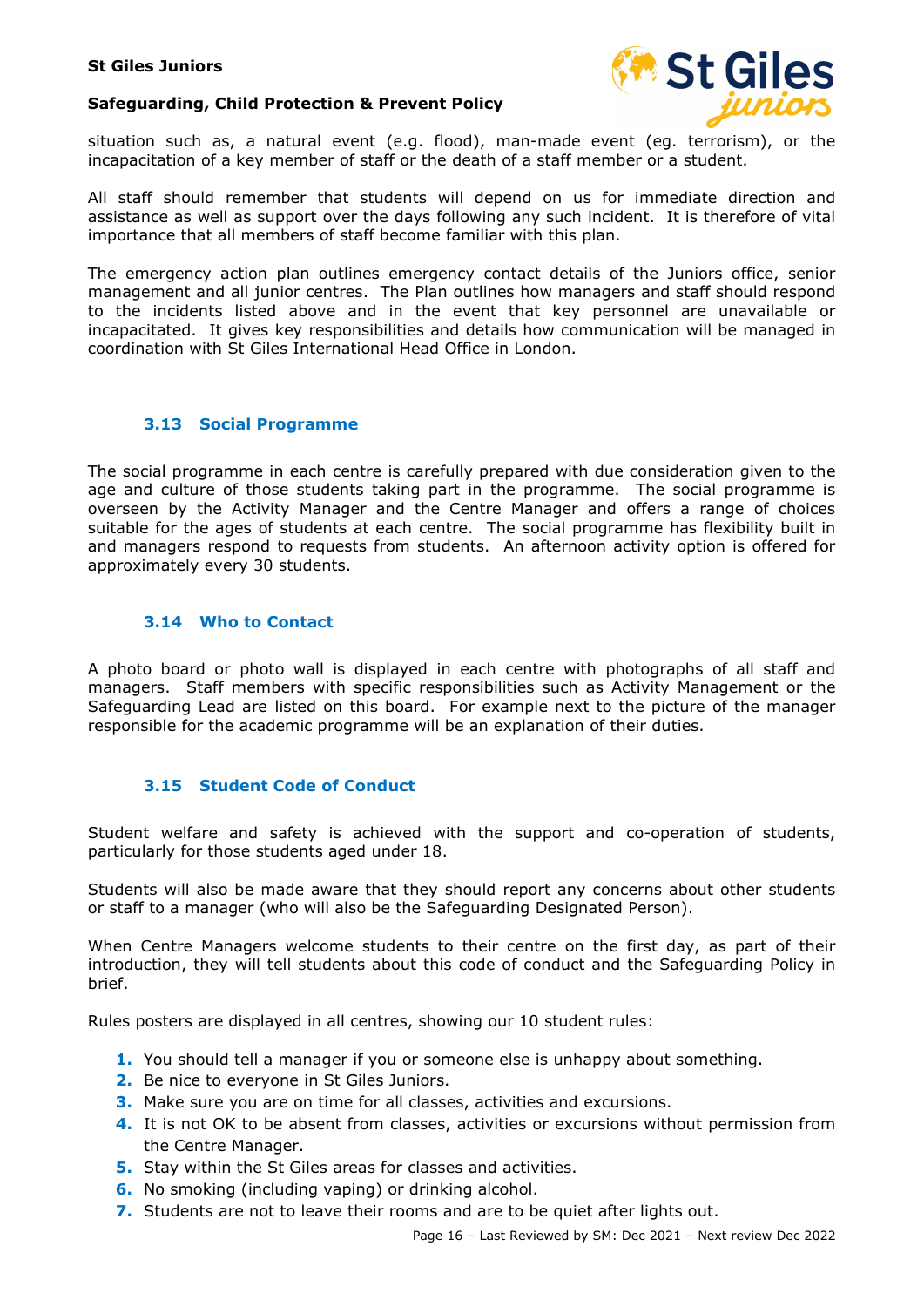#### Safeguarding, Child Protection & Prevent Policy



- 8. Show respect for all staff, leaders and other students.
- 9. Bad language, fighting and bullying is not OK.
- **10.** Take care of all equipment and other people's things. Damage to property and graffiti is not OK.

#### 3.16 Attendance Policy

Residential Students: All students are woken up by a member of staff in the morning. Students are roll called every morning and the Centre Manager is responsible for ensuring that all students are out of their bedroom and in class. Parents and agents are made aware of students who miss class due to illness. Students who are ill for two or more consecutive days in a row will have to see a doctor who will advise on whether the student should be missing school. Parents and agents are kept informed throughout.

Day Students: The Centre Manager or the Academic Manager will ring up the students when they are over ten minutes late in order to establish the reason for their absence and to ensure that they are safe. Students who are late more than two days in a row will have to attend a meeting with the Centre Manager who will follow the discipline policy. The adult responsible for the student in the UK will be informed when students are late on two consecutive days in a row. When a child has missed a day or more of school, the adult responsible for the child in the UK will be notified by both phone and email. When a child has missed two or more days of school the child's parents and agency (when applicable) will be notified. Please refer to 3.2 supervision of under 18s.

# 4.0 Child Protection

St Giles is committed to a practice which safeguards children and their welfare. While we try to ensure that the children in our care are happy and safe, occasionally situations may arise which suggest that abuse has or may take place. In these situations then all employees will be aware that it is their duty to follow the procedure for handling allegations without fear or favour. If any member of staff has concerns about the safety of a child or children they feel have not been dealt with appropriately, then they should use the whistle blowing procedure.

#### 4.1 Child Abuse

Child Abuse is a term to describe a range of ways in which people, harm children. Abuse can be perpetrated by a child or more likely by an adult. The abuser can be a stranger but often the adult or person is known and trusted by the child.

We recognise the NSPCC's definition of child abuse, which includes:

- Emotional abuse
- **Neglect**
- Physical injury
- Sexual abuse

Abuse includes the act of inflicting abuse and also knowingly not preventing such behaviours, which cause significant harm or death, from taking place.

Cases of abuse become apparent in a number of ways:

- A child may tell someone they are being abused.
- Someone may disclose that a child has told them, or they believe a child is or has been abused.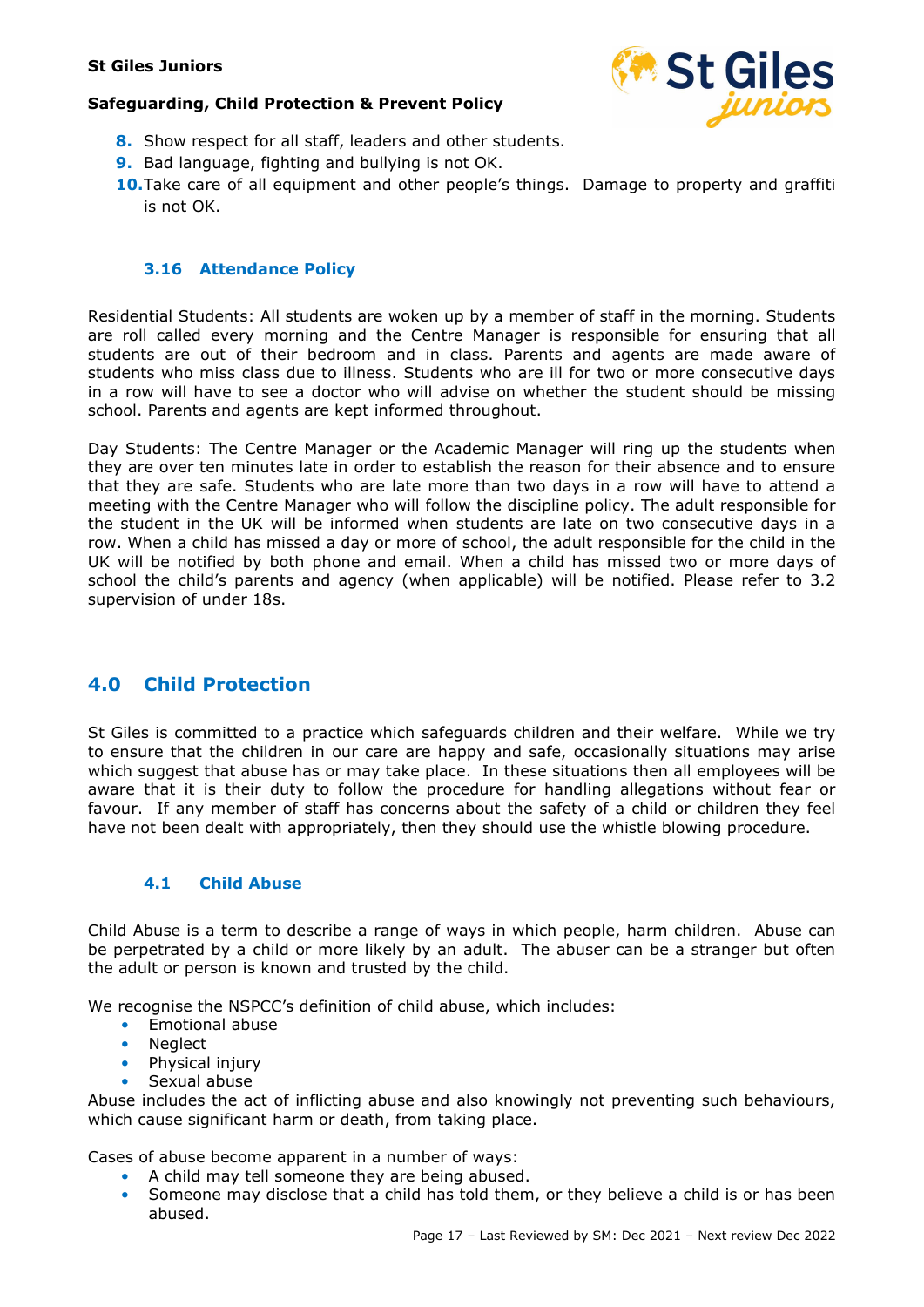#### Safeguarding, Child Protection & Prevent Policy



- A child may show signs of physical injury with no satisfactory explanation for its cause.
- A child's behaviour may indicate that it is likely he / she is being abused.
- A member of staff's behaviour or way he / she relates to a child causes concern.

Typical possible signs of neglect or abuse can include the following:

- Absence
- Aggression
- Being disruptive
- Being inattentive
- Being withdrawn
- Changes in behaviour
- Clinging to staff
- Eating disorders
- Homesickness
- Lack of hygiene
- Not wanting to return home
- Self-harm
- Wanting to return home

#### 4.2 Guidelines for all St Giles Juniors Employees

All adults working with children should remember, and inform students regularly that we can never promise to keep a secret. This is 'absolute confidentiality' and can never occur between a professional person (this includes all St Giles Juniors employees) and an under 18. Child Protection issues will always take precedence over issues of privacy and this will involve speaking to your line manager who may need to pass this information on.

Adults working with children must never promise a student, colleague, parent or any other individual that they will not act on information that they are told. Confidentiality will always be maintained in relation to staff, students and others in the St Giles community but confidentiality is subject to the duty to act on any information which indicates there is, or may be, a present danger to an under 18 or any other person.

Staff should be clear from the outset of their employment that information shared with them is private except if this information indicates that a child or another person is in danger.

With regards to child protection, all adults working with children should:

- Be as open and honest as possible with their Centre Manager about any concerns about colleagues or under 18s.
- Ensure that in the event of having to meet with an individual child or young person make every effort to keep this meeting as open as possible.
- Ensure that if privacy is needed, ensure that other staff are informed of the meeting and its whereabouts. For these meetings there should be two members of staff, one male and one female, present.
- Value each and every student they work with and recognise the unique contribution they make to the centre.

All adults working with children should never:

- Allow, or engage in, inappropriate touching of any kind.
- Do things of a personal nature for a child or a young person that they can do for themselves.
- Engage in provocative or rough physical games, including horseplay.
- Find themselves alone in a closed space with a child, especially of the opposite sex.
- Keep secrets.
- Spend excessive amounts of time alone with children, away from others.

#### 4.3 Electronic Contact with Students Under 18

Page 18 – Last Reviewed by SM: Dec 2021 – Next review Dec 2022 Employees are not permitted to have personal electronic contact with students of St Giles. This is to ensure the safety of our students, particularly those who are aged under 18, and to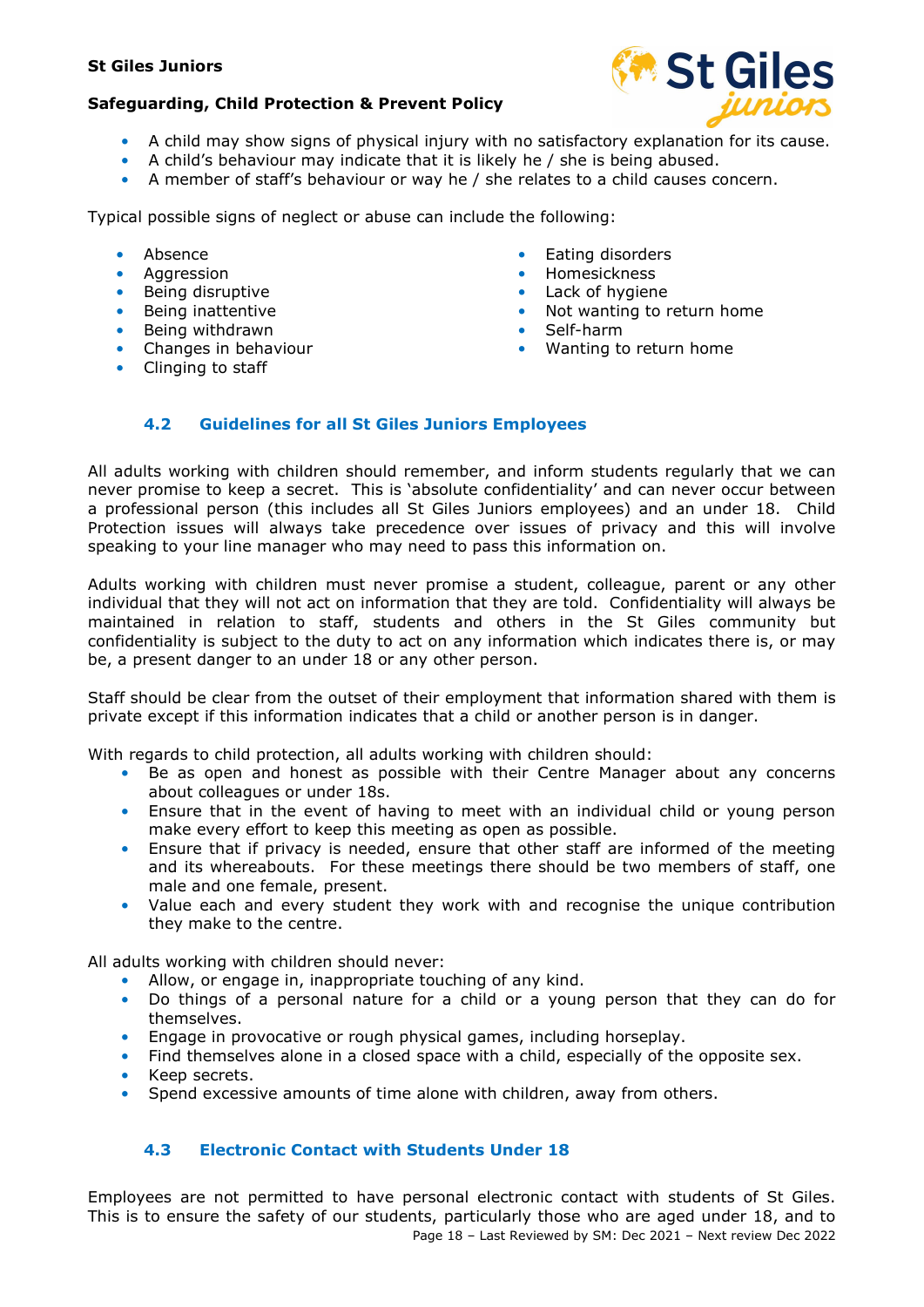#### Safeguarding, Child Protection & Prevent Policy



protect our staff from allegations of improper conduct through malice or misunderstanding of a staff member's actions.

Managers may collect telephone numbers as part of the student orientation to a centre. Managers may use these telephone numbers in the event a student is missing or other emergency situation. Staff must request permission from the Director of Juniors for any electronic contact with a student before, during or after a course. This permission will only be given in exceptional circumstances but social-networking on Facebook, Instagram etc is strictly prohibited.

Staff should recognise that their role is a professional one and at no time, given the imbalance of the power in the relationship between a staff member and a student, should they consider themselves friends with students. Staff members' role is as a 'friendly professional'.

Electronic contact includes the communication or publication of information (including voice recordings images and text) between two or more people using an electronic device. This may make use of landline or mobile phones or other handheld electronic devices, gaming equipment or computers. Electronic contact includes (but is not limited to) voice communication, text communication, instant messaging, email, social networking sites, blogs, photos and videos.

Where electronic communication does take place, employees should be as transparent as possible making use of company telephones or email addresses. If necessary the Director of UK Juniors smcloughlin@stgiles.co.uk should be copied in to any email to ensure transparency. Staff should also pay particular attention to use neutral and non-emotive language that will not be misconstrued. Staff should not for example use words such as 'love' or put kisses on any message. As an indication, staff should not exchange any information with a student that they would not be happy to share with their employer, the child's parents or carers or the police.

#### 4.4 Sharing Information Regarding Child Protection

Good communication is essential in any organisation. In St Giles every effort will be made to assure that, should individuals have concerns; they will be listened to and taken seriously.

It is the responsibility of the management to ensure that information is available to, and exchanged between all those involved in this organization and its activities. Some information is confidential and should only be shared on a strictly need-to-know basis.

St Giles will act to ensure adults who work with children have information about how, and with whom, they can share their concerns, complaints and anxieties.

When sharing information, adults who work with children will be sensitive to the level of understanding and maturity, as well as to the level of responsibility, of the people with whom they are sharing information.

People with parental responsibility are ultimately responsible for their children's welfare at all times, and they should be assured that their children are involved with a credible organisation. An important part of how we achieve this is by having a full copy of this Safeguarding Policy available for anyone to see.

#### 4.5 Responsibility of Staff to Report

It is the duty of St Giles staff to report a disclosure of abuse or an allegation of abuse to a Safeguarding Designated Person or a Safeguarding Officer. The Safeguarding Designated Person on duty can be contacted via the centre's 24 hour mobile telephone number.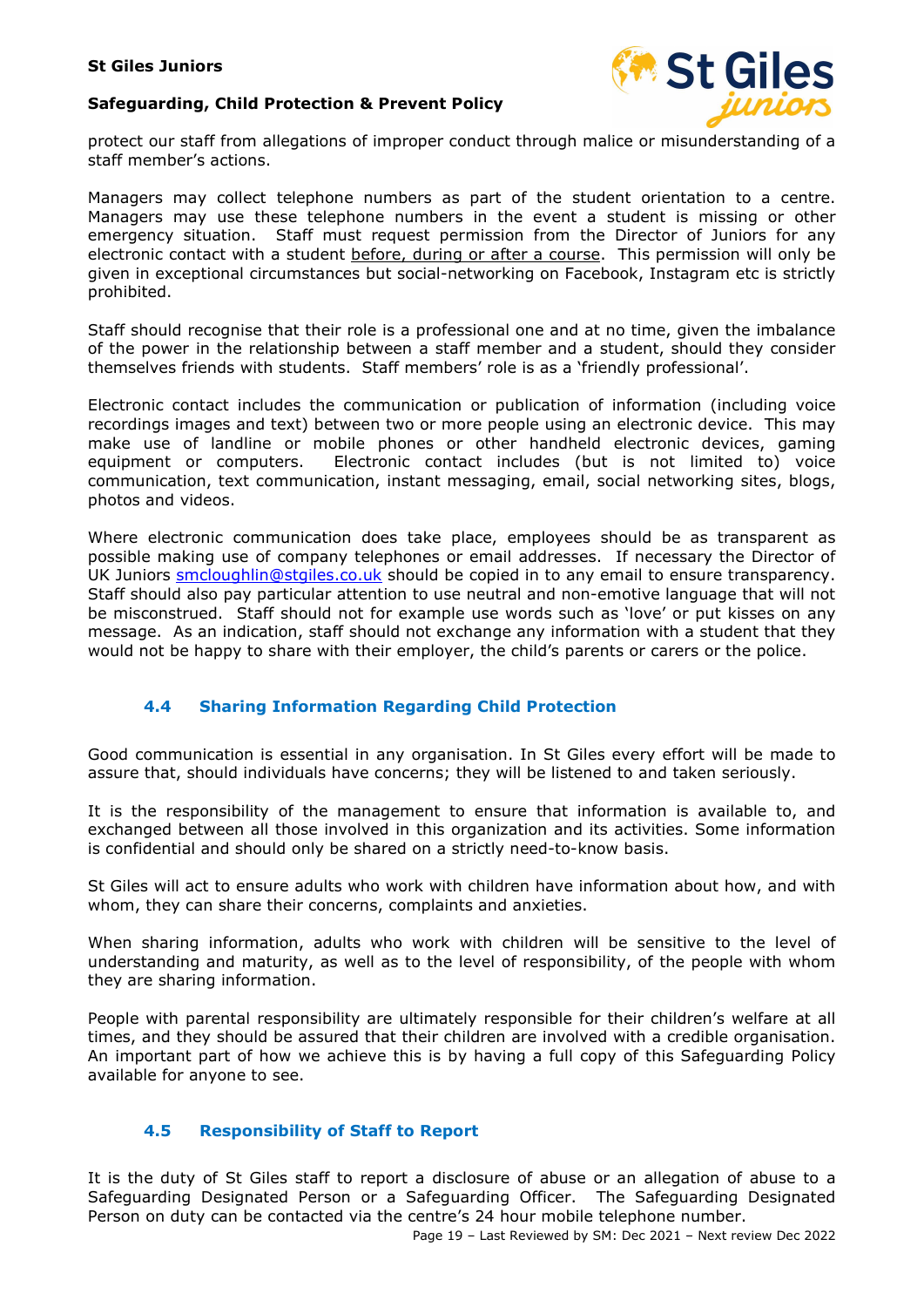

The Safeguarding Officer on duty can be contacted on the following number 24 hours a day: +44 (0)7857 832907

It is NOT for staff to decide whether or not a suspicion or allegation is true. All suspicions or allegations of abuse must be taken seriously and referred to a Safeguarding Designated Person.

If a member of staff has suspicions, they should contact the Safeguarding Designated Person or Safeguarding Officer in confidence. If a child or young person starts to talk to the staff member directly, they should allow that person to disclose and should allow them to continue talking following the guidelines below. They should then see the Safeguarding Designated Person or Safeguarding Officer in confidence.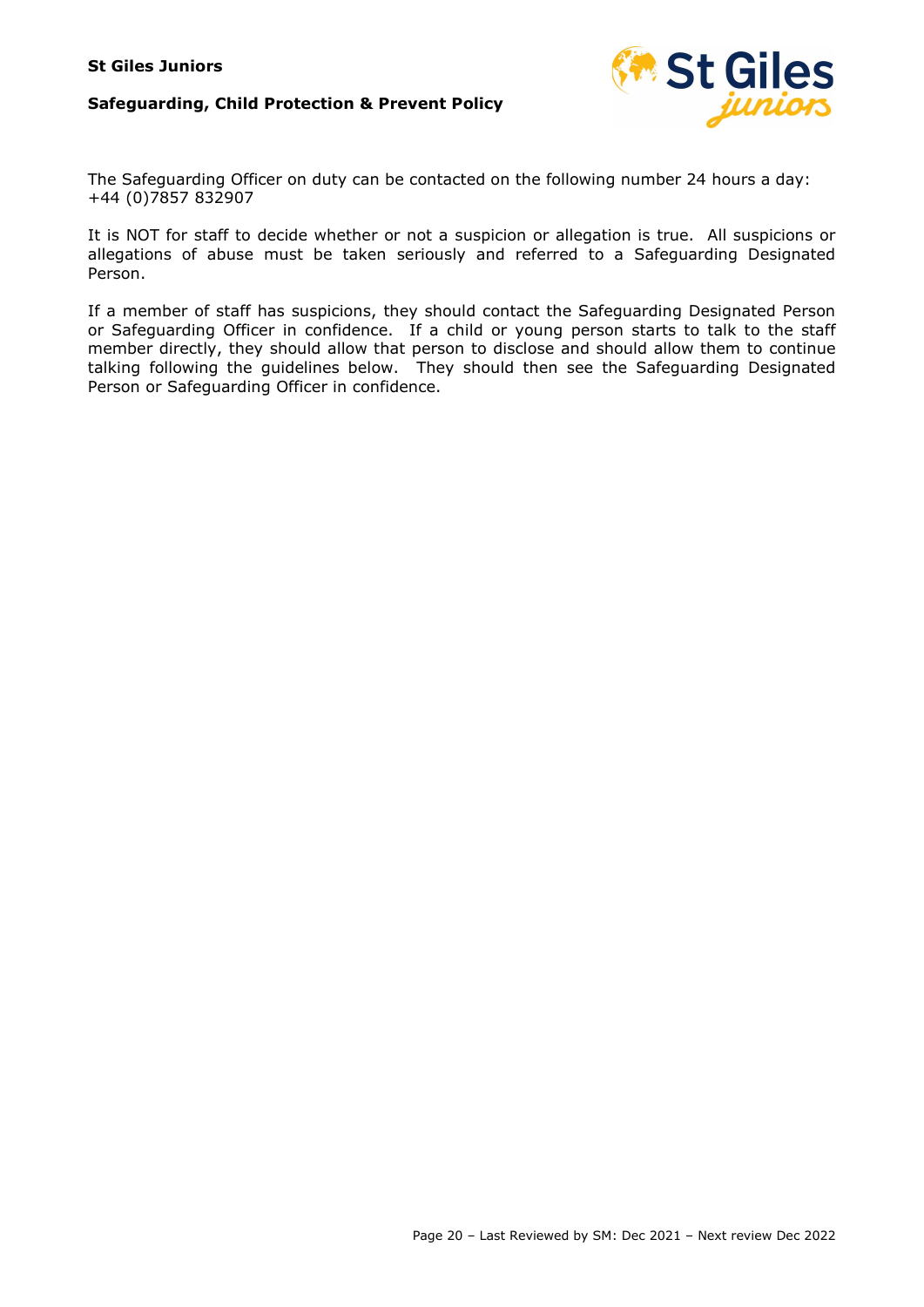

#### 4.6 What to Do if Abuse is Suspected or Disclosed

All adults working with under 18s should report any concerns regarding the welfare or safety of a child or child protection concerns to a Safeguarding Designated Person or a Safeguarding Officer using the form in appendix A of this document.

Adults working with under 18s should follow these guidelines:

- Accept what is said it is not your role to investigate or question.
- Advise that you will try to offer support, but that you must pass the information on.
- Alleviate feelings of guilt and isolation, while passing no judgment
- Do not overreact.
- Listen to the child, rather than question him / her directly and allow the child to speak without interruption. Where you do need to ask questions, to ascertain whether there is a concern, use phrases such as 'tell me...', 'explain to me...' and 'describe for me...' to allow the child to give you more detail (remembering that it is for the police to investigate, not us).
- Offer reassurance without making promises, and take what the child says seriously.
- Thank the person for telling you.
- Explain what you have to do and who you have to tell. Never guarantee to keep a secret (absolute confidentiality), as Child Protection will always have precedence over any other issues.
- Record the discussion accurately, as soon as possible after the event.
- Use the child's words or explanations do not translate into your own words, in case you have misconstrued what the child was trying to say.

The Safeguarding Designated Person should discuss the concern/suspicion with a Safeguarding Officer and will together decide what further action is necessary and whether to make a referral to the Local Authority Designated Officer for child protection concerns.

In all cases alleging abuse or impropriety by a member of staff the matter will be discussed with the Director of Juniors. The matter may or may not be discussed with the individual staff member and the staff member may be suspended while an internal (or external, as appropriate) investigation is carried out, (in conjunction with the Local Safeguarding Children's Board and the police if necessary).

#### What happens when an allegation is made against a St Giles student?

It may be that the person being accused of abusing a child is a student at St Giles, either an adult or a child themselves. In such circumstances the school has a duty of care to both parties involved. The procedure is the same as for dealing with an allegation of abuse made against an adult but the school will take particular care to offer support and confidentiality to the alleged perpetrator. The school will ensure that the alleged victim is kept safe and the alleged perpetrator may be excluded from the school or asked to change class or homestay in order to avoid further contact with the alleged victim. The Director of St Giles Juniors will contact the appropriate authorities which will include the Local Safeguarding Children Board. No decisions will be made on further action without referring to the appropriate local authorities.

#### 4.7 Record Keeping

All records, information and confidential notes should be kept in files in the safe accessible only by the Safeguarding Designated Persons.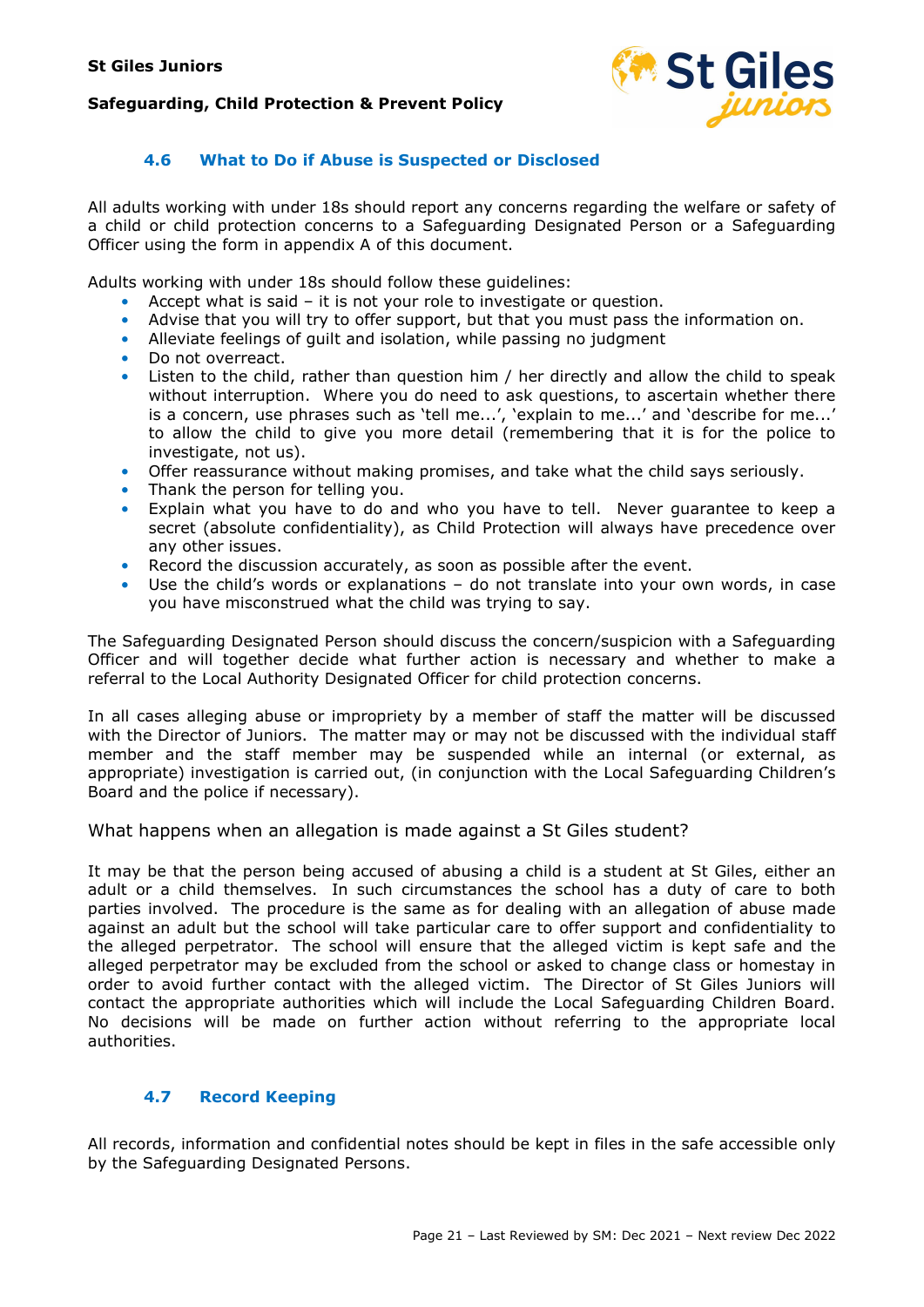



In any case where an allegation is made, or someone in St Giles has concerns, a record should be made using the referral form in appendix A.

For reasons of confidentiality the only people who need to know this information are the Safeguarding Designated Persons and the Safeguarding Officers.

# 5.0 Safer Recruitment

St Giles Juniors is committed to providing the best possible care and highest quality of educational programme to its students and to safeguarding and promoting the welfare of children and young people in our care. St Giles Juniors is also committed to providing a supportive, professional and safe working environment to its entire staff. St Giles recognises that, in order to achieve these aims, it is of fundamental importance to attract, recruit, train and retain staff of the highest calibre possible who share this commitment.

#### 5.1 Recruitment Procedure Aims

The aims that guide our work concerning recruitment at St Giles Juniors are as follows:

- To ensure that safeguarding the welfare of children and young people is given due priority at each stage of the recruitment process.
- To ensure that the best possible staff are recruited on the basis of their merits, abilities and suitability for the position.
- To ensure that all job applicants are considered equitably and consistently.
- To ensure that no job applicant is treated unfairly on any grounds including race, colour, nationality, ethnic or national origin, religion or religious belief, sex or sexual orientation, marital status, disability or age.
- To ensure compliance with all relevant recommendations and guidance.

#### 5.2 Recruitment Process & Materials

Our safer recruitment statement: 'In line with safer recruitment for under 18s and vulnerable adults, all gaps in CVs must be explained and all staff will have their criminal record checked' is present on all job advertisements and on all correspondence with potential staff. All applicants for employment are required to complete an Application Form containing questions about their academic experience, employment history and their suitability for the role applied for. Any gaps in their employment history are questioned.

The application form includes an applicant's declaration regarding convictions and working with children, and makes clear that the post is exempt from the provisions of the Rehabilitation of Offenders Act 1974. All applicants receive a clear and accurate Job Description for the role applied for.

Two references are taken up on all short listed candidates. All offers of employment will be subject to the receipt of a minimum of two satisfactory references, one of which must be from the applicant's current or most recent employer. Neither referee may be a relative or someone known to the applicant solely as a friend.

Most St Giles Juniors employees are on temporary summer contracts. Some of these employees return to St Giles Juniors every summer. If an employee has spent three months or more away from the company, this is considered to be a gap in employment. Returning applicants must provide us with contact details for a one referee who they have been in contact with in their employment gap.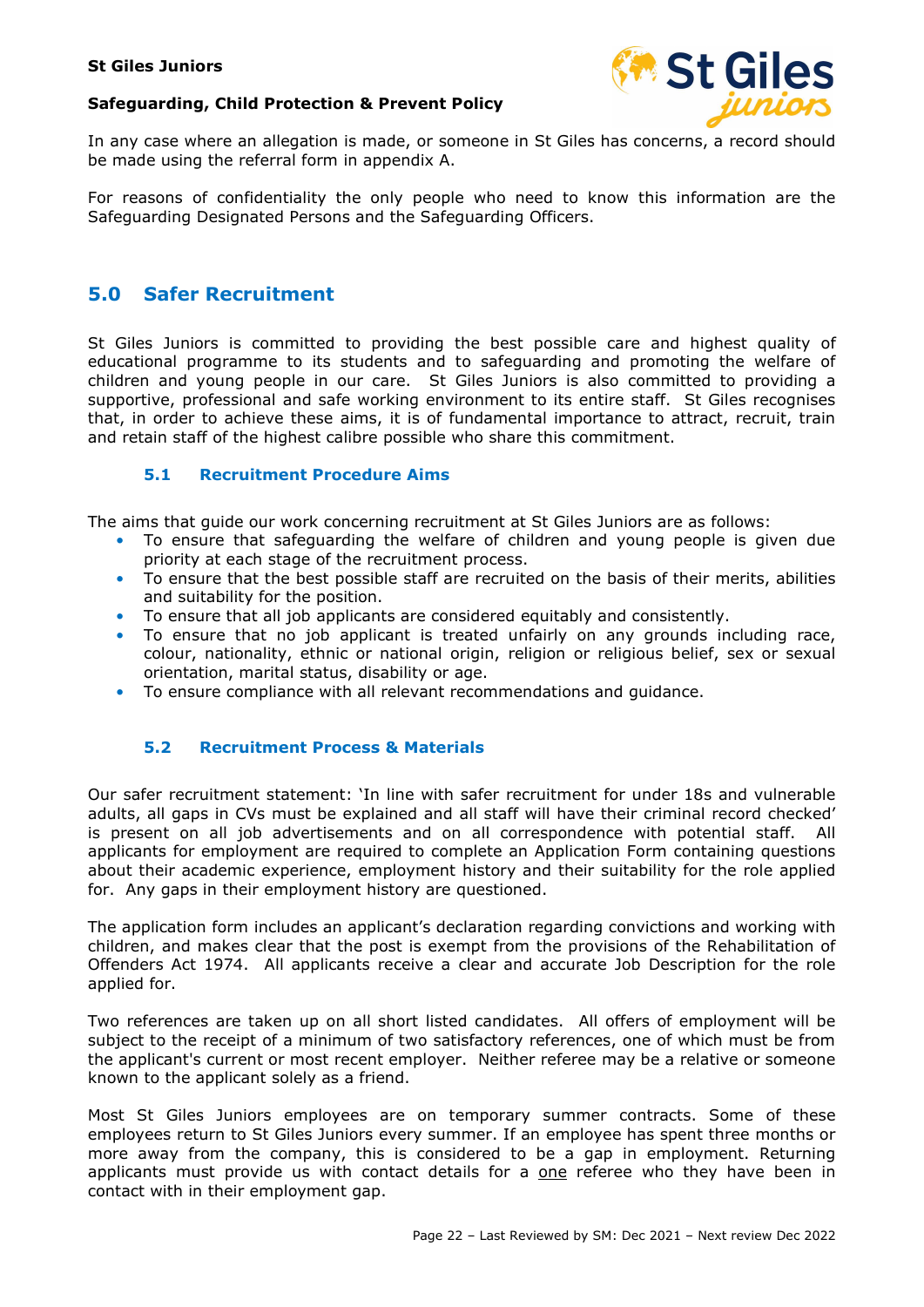#### Safeguarding, Child Protection & Prevent Policy



All referees will be asked if they believe the applicant is suitable for the role applied for, and whether they have any reason to believe that the applicant is unsuitable to work with under 18s. If the referee is a current or previous employer, they will also be asked to confirm:

- - The applicant's dates of employment, job title and duties, performance, sickness and disciplinary record.
	- Whether any allegations or concerns have been raised about the applicant that relate to the safety and welfare of children or young people or behaviour towards children.

St Giles Juniors will only accept references obtained directly from the referee and it will not rely on references or testimonials provided by the applicant. References are usually in writing unless there are exceptional circumstances when a telephone reference will be acceptable. References are compared with information given on the application form and any discrepancies or inconsistencies in the information will be taken up with the applicant and explained satisfactorily before any appointment is confirmed.

Written references are followed up with a telephone call as follows:

- In exceptional cases reference is sent from a generic email address such as ...@hotmail.com or ...@gmail.com.
- All references that are completed in a brief or incomplete way
- 25% of all other (satisfactory) references as a spot-check.

#### 5.3 Interviews

Short-listed applicants are invited to a formal interview. Interviews assess the merits of each candidate against the job requirements, and explore their suitability to work with children. The selection process will either include an online video interview (such as Skype) or a face to face interview. Interviews are usually conducted by the Operations Manager, who undertakes the role of a Recruitment Managers. Occasionally (and for all second interviews for management posts) the Director of Juniors conducts interviews. Both post-holders have undertaken Safer Recruitment training with English UK.

All interviewees are asked questions about their attitude to working with children and their experience and knowledge of Safeguarding. Notes of this are kept and where appropriate, post-interview feedback will address any identified areas of weakness or gaps in knowledge.

#### 5.4 Offers of Employment

If it is decided to make an Offer of Employment following the formal interview, any such offer will be conditional on:

- The receipt of two satisfactory references (as above)
- Verification of the candidate's identity and qualifications
- The satisfactory receipt of either:
	- an Enhanced Disclosure (processed within less than 3 months of starting employment) with which St Giles is satisfied.
	- a police certificate of good conduct and a Barred List Check if applying from outside the UK and for applicants with a foreign address and no UK address
	- St Giles Juniors will check whether applicants who have worked in mainstream education (primary or secondary) are on the 'Prohibited List' by emailing tp\_support@teacherspensions.co.uk The Prohibited List has names of those who have been 'struck off' and are deemed unsuitable to work with under 18s, yet have not necessarily been convicted of a crime so nothing will appear on a DBS check.
- The agreement of a mutually acceptable start date and the signing of a contract incorporating St Giles's standard terms and conditions of employment, including agreement with and acceptance of this Safeguarding policy.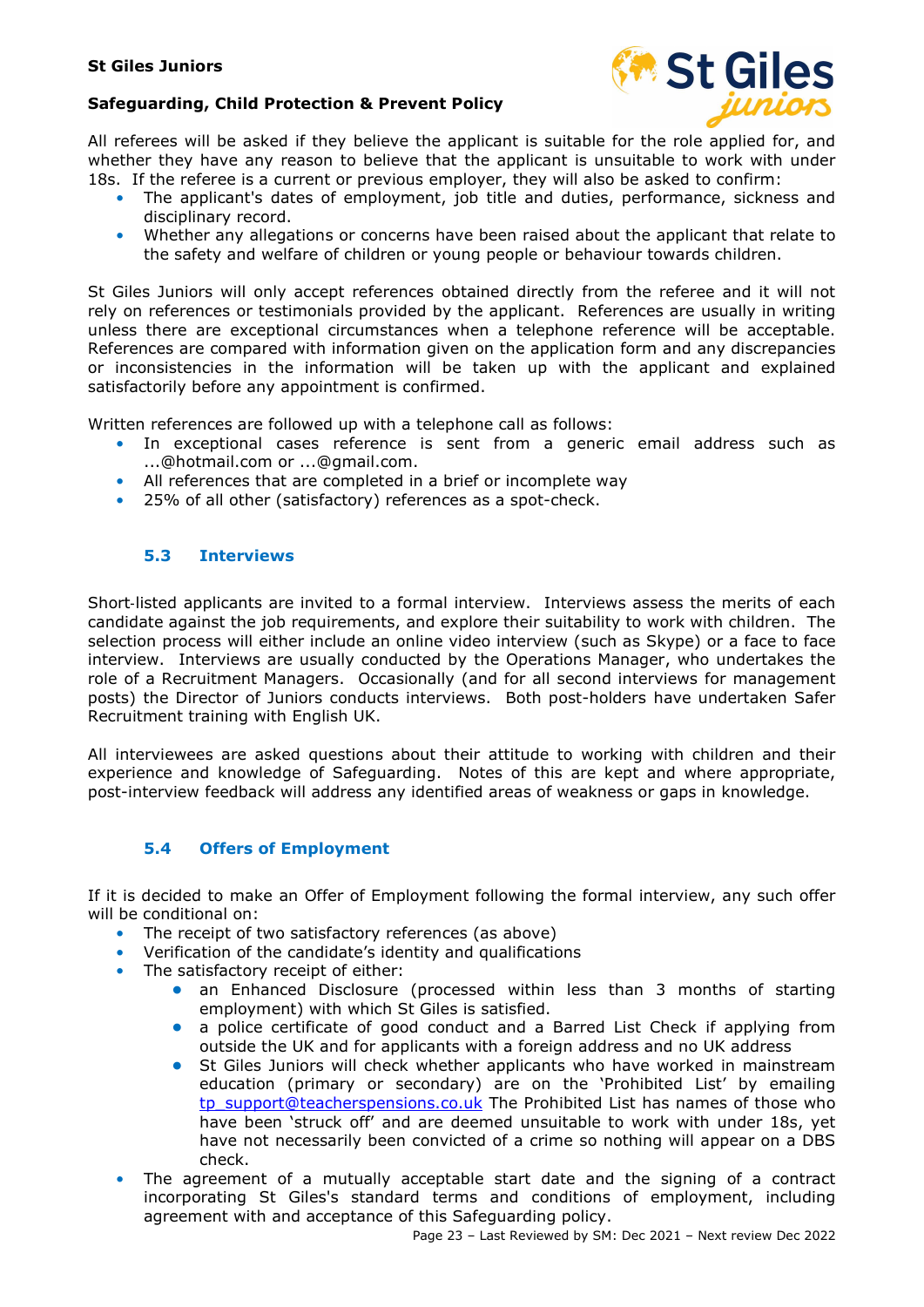

Any employee who commences employment prior to the organisation having received their clearance and not having seen a prior criminal record check will not be allowed to work unsupervised. A record of any decision to allow a member of staff to start work without criminal record clearance will be made and will be signed off by a senior manager, usually the Director of Juniors. This record as with all criminal record clearance records is held in the Juniors' office in Brighton by the Director of Juniors.

All summer staff appointed in St Giles Juniors are offered and expected to attend an induction programme, regardless of previous experience, on commencement of the first and any subsequent contract. More information on the induction can be seen in section 6.0.

#### 5.5 Recruitment of Ex-Offenders

St Giles will not unfairly discriminate against any applicant for employment on the basis of the existence of a criminal record. St Giles makes appointment decisions on the basis of merit and ability. Recruitment decisions are made in the first instance by the Operations Manager and decisions on criminal records are made independently of this by the Director of UK Juniors.

If an applicant has a criminal record this will not automatically bar them from employment within St Giles Juniors. Instead, each case will be decided on its merits in accordance with our objective assessment criteria (detailed below). In view of the fact that all positions within St Giles are 'regulated positions' within the meaning of the Protection of Children Act 1999 (as amended by the Criminal Justice and Courts Services Act 2000), all applicants for employment should declare in confidence all previous convictions (including those which would normally be considered "spent" under the Rehabilitation of Offenders Act 1974).

If an applicant has a criminal record they should disclose this to the Director of Juniors in writing by email to smcloughlin@stgiles.co.uk or by post marked 'private and confidential' to Stef McLoughlin, St Giles Juniors, 1-3 Marlborough Place, Brighton, BN1 1UB

A failure to disclose a previous conviction may lead to an application being rejected or, if the failure is discovered after employment has started, may lead to summary dismissal on the grounds of gross misconduct. A failure to disclose a relevant previous conviction may also amount to a criminal offence.

Under the relevant legislation, it is unlawful for St Giles to employ anyone who is included on the lists maintained by the Independent Safeguarding Authority of individuals who are considered unsuitable to work with children. In addition, it will also be unlawful for St Giles to employ anyone who is the subject of a disqualifying order made on being convicted or charged with certain offences against children. It is a criminal offence for any person who is disqualified from working with children to attempt to apply for a position within St Giles.

In the event that relevant information (whether in relation to previous convictions or otherwise) is volunteered by an applicant during the recruitment process or obtained through a disclosure check, St Giles Juniors will consider the following factors before reaching a recruitment decision:

- Whether the conviction or other matter revealed is relevant to the position applied for.
- The seriousness of any offence or other matter revealed.
- The length of time since the offence or other matter occurred.
- Whether the applicant has a pattern of offending behaviour or other relevant matters.
- Whether the applicant's circumstances have changed since the offending behaviour or other relevant matters.

If the post involves regular contact with children, it is St Giles' normal procedure to consider it a high risk to employ anyone who has been convicted at any time of any offence which is a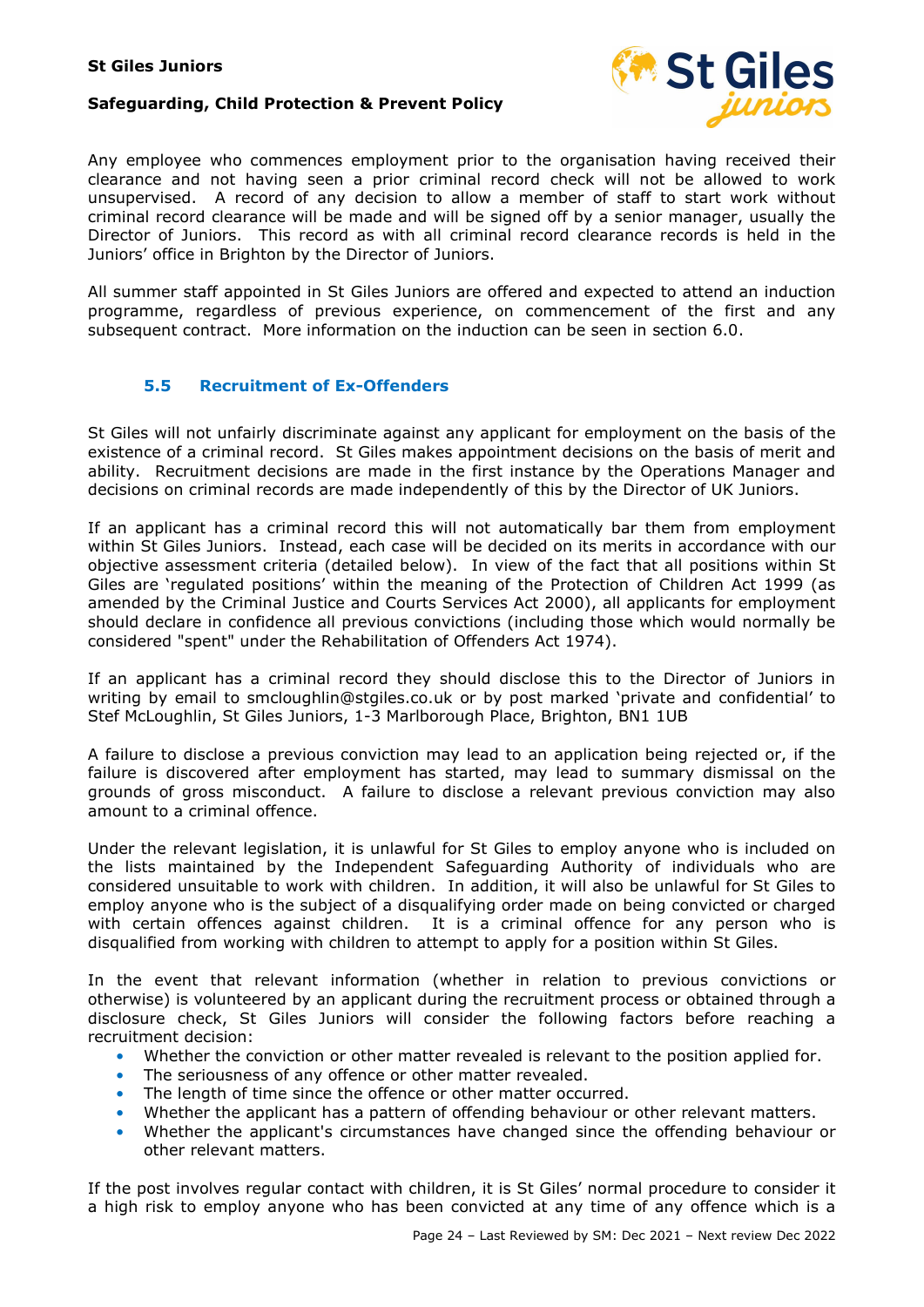#### Safeguarding, Child Protection & Prevent Policy



sexual assault or other serious violent crime. Further details are available in confidence from the Director of Juniors by email to smcloughlin@stgiles.co.uk.

# 6.0 Training

As an organisation, employing adults who work with children, it is important that staff are aware of their responsibilities under Child Protection legislation and has a working knowledge of St Giles procedures. Each member of staff must complete the online safeguarding and prevent training (level 1 training: awareness raising) and pass the test online at https://galleryteachers.com/service/safeguarding-basic-awareness-course/, a copy will be retained on personnel files. All managers (Director of Juniors, Operations Manager, Centre Managers, Activity Managers and Academic Managers) have completed Designated Safeguarding training (formerly known as level 3 training).

All staff are asked to read this Safeguarding Policy prior to their employment commencing. Staff are asked to sign to say they have read and understood the policy and addressed any questions to a line-manager. All staff are asked to read the Emergency Action Plan prior to their employment commencing. Staff are asked to sign to say they have read and understood the plan and addressed any questions to a line-manager.

All staff attend a pre-employment induction, immediately prior to the start of their contract (and regularly refresh their training at least once per year for returnees and permanent staff) and receive further additional training at this induction. This induction covers many topics, including the following topics which relate directly to Safeguarding:

- Health & Safety and Risk Assessment
- Safeguarding and Child Protection (level 1 training: awareness raising)
- Safeguarding Concerns and Handling Allegations

It is the responsibility of the Centre Manager and the Director of Juniors to ensure that all staff have completed these stages of training and induction in safeguarding children.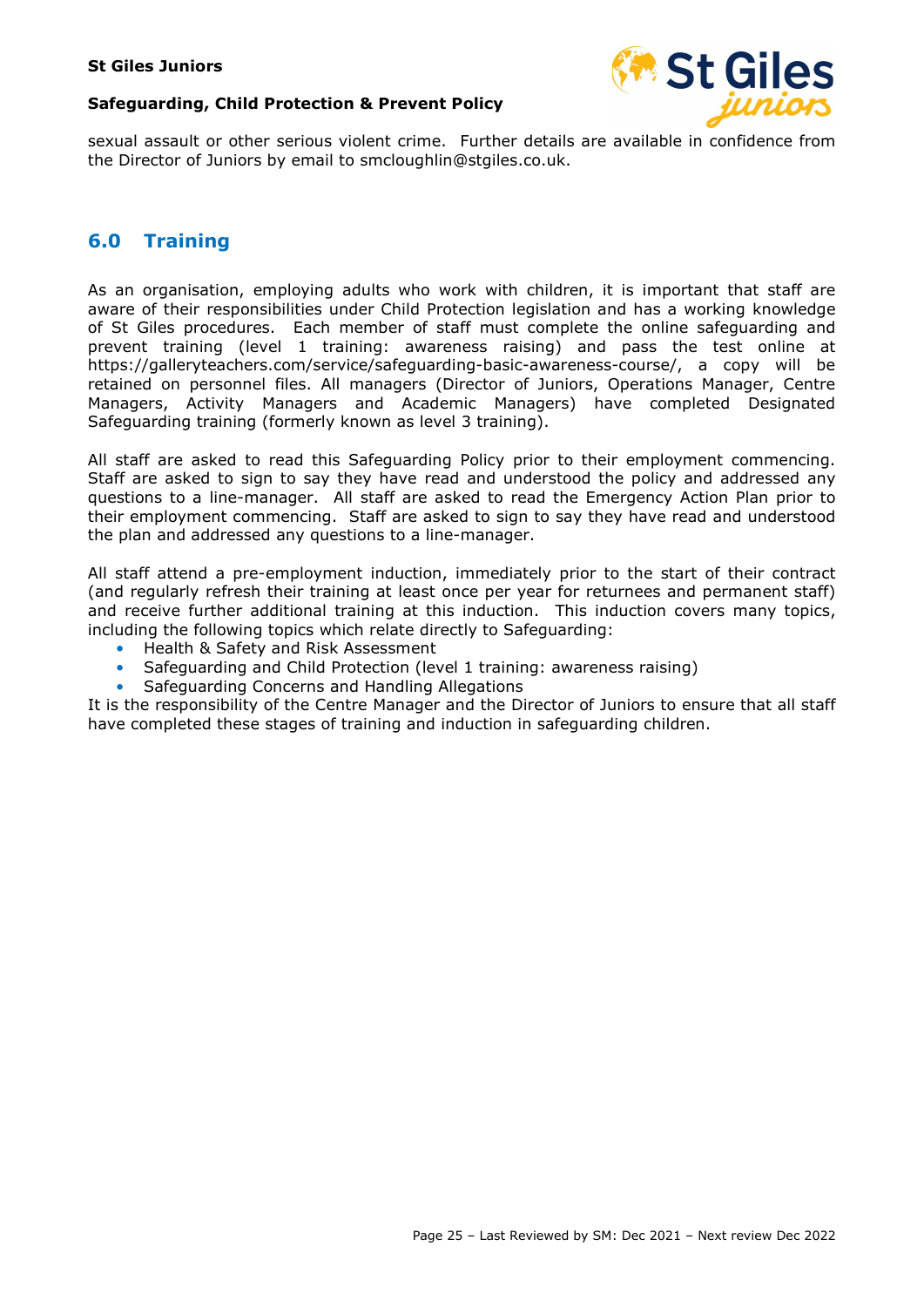

# Appendix A: Safeguarding Incident Referral Form

Remember T.E.D. when talking to an under 18:

- Tell me
- Explain to me
- Describe to me

# The Child:

|                 | <b>The Person Reporting:</b>                                                     |  |
|-----------------|----------------------------------------------------------------------------------|--|
|                 |                                                                                  |  |
|                 |                                                                                  |  |
|                 |                                                                                  |  |
|                 |                                                                                  |  |
|                 |                                                                                  |  |
|                 | <b>b.</b> I am passing on someone else's concerns:                               |  |
|                 | Name of the person you are passing them on for: ________________________________ |  |
|                 |                                                                                  |  |
| <b>Details:</b> |                                                                                  |  |
|                 |                                                                                  |  |
|                 |                                                                                  |  |
|                 | (including dates and times as required)                                          |  |
|                 |                                                                                  |  |
|                 |                                                                                  |  |
|                 |                                                                                  |  |
|                 | Did someone speak to the child about this?<br>(if so record what was said)       |  |